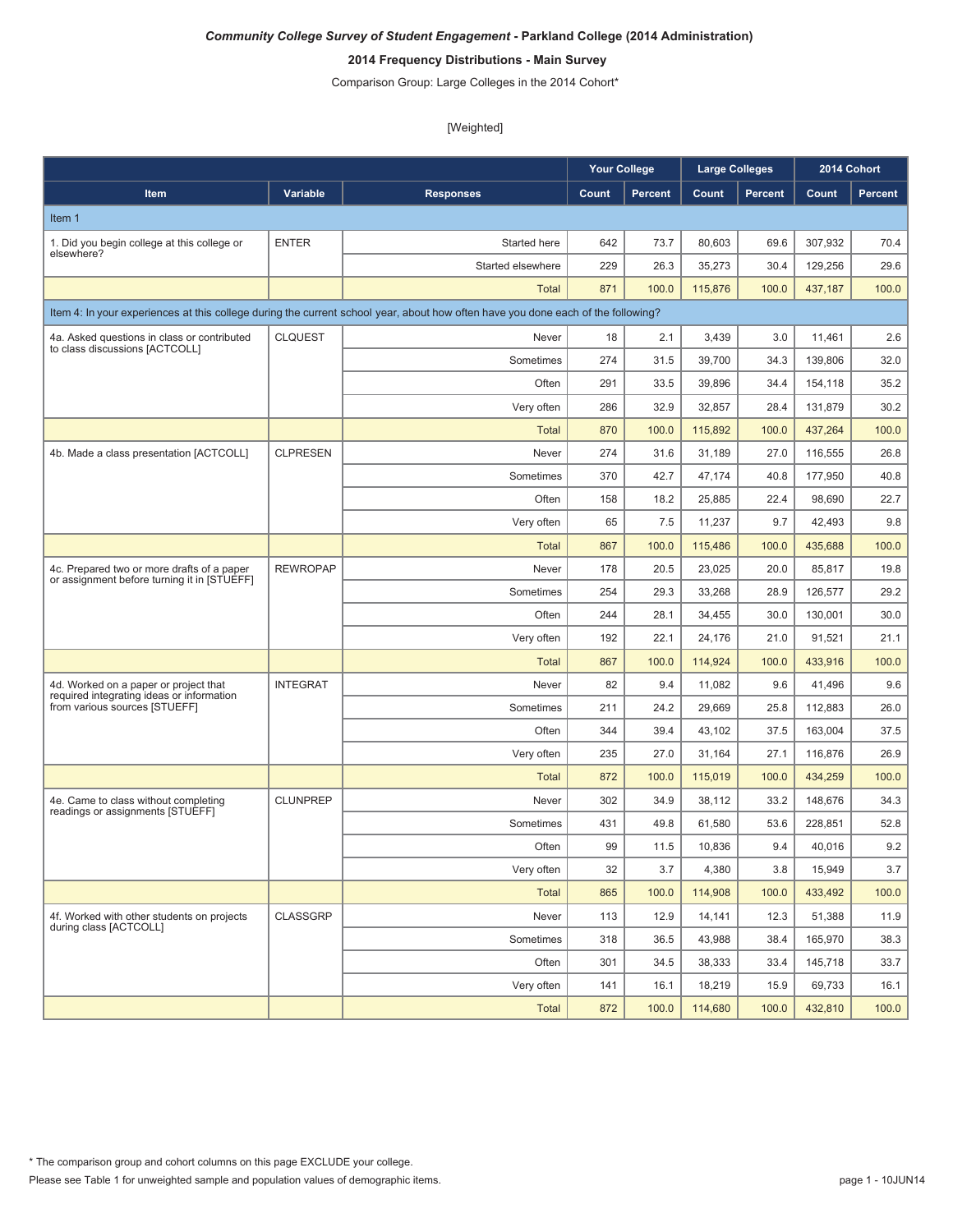# **2014 Frequency Distributions - Main Survey**

Comparison Group: Large Colleges in the 2014 Cohort\*

|                                                                                          |                 |                                                                                                                                  | <b>Your College</b> |                | <b>Large Colleges</b> |                | 2014 Cohort |         |
|------------------------------------------------------------------------------------------|-----------------|----------------------------------------------------------------------------------------------------------------------------------|---------------------|----------------|-----------------------|----------------|-------------|---------|
| Item                                                                                     | Variable        | <b>Responses</b>                                                                                                                 | Count               | <b>Percent</b> | Count                 | <b>Percent</b> | Count       | Percent |
|                                                                                          |                 | Item 4: In your experiences at this college during the current school year, about how often have you done each of the following? |                     |                |                       |                |             |         |
| 4g. Worked with classmates outside of class                                              | <b>OCCGRP</b>   | Never                                                                                                                            | 387                 | 44.7           | 44,126                | 38.4           | 162,369     | 37.4    |
| to prepare class assignments [ACTCOLL]                                                   |                 | Sometimes                                                                                                                        | 298                 | 34.5           | 43,741                | 38.0           | 164.787     | 38.0    |
|                                                                                          |                 | Often                                                                                                                            | 132                 | 15.3           | 19,016                | 16.5           | 74,393      | 17.1    |
|                                                                                          |                 | Very often                                                                                                                       | 48                  | 5.6            | 8,157                 | 7.1            | 32,450      | 7.5     |
|                                                                                          |                 | <b>Total</b>                                                                                                                     | 865                 | 100.0          | 115,040               | 100.0          | 433,999     | 100.0   |
| 4h. Tutored or taught other students (paid or                                            | <b>TUTOR</b>    | Never                                                                                                                            | 616                 | 71.0           | 83,963                | 72.9           | 314,030     | 72.2    |
| voluntary) [ACTCOLL]                                                                     |                 | Sometimes                                                                                                                        | 166                 | 19.1           | 21,773                | 18.9           | 84,118      | 19.3    |
|                                                                                          |                 | Often                                                                                                                            | 58                  | 6.7            | 6,176                 | 5.4            | 23,934      | 5.5     |
|                                                                                          |                 | Very often                                                                                                                       | 28                  | 3.2            | 3,336                 | 2.9            | 12,759      | 2.9     |
|                                                                                          |                 | <b>Total</b>                                                                                                                     | 868                 | 100.0          | 115,247               | 100.0          | 434,842     | 100.0   |
| 4i. Participated in a community-based project<br>as a part of a regular course [ACTCOLL] | <b>COMMPROJ</b> | Never                                                                                                                            | 657                 | 75.6           | 87,642                | 76.4           | 326.435     | 75.4    |
|                                                                                          |                 | Sometimes                                                                                                                        | 138                 | 15.8           | 18,957                | 16.5           | 74,111      | 17.1    |
|                                                                                          |                 | Often                                                                                                                            | 53                  | 6.0            | 5,549                 | 4.8            | 22,229      | 5.1     |
|                                                                                          |                 | Very often                                                                                                                       | 22                  | 2.6            | 2,584                 | 2.3            | 10,184      | 2.4     |
|                                                                                          |                 | <b>Total</b>                                                                                                                     | 870                 | 100.0          | 114,732               | 100.0          | 432,959     | 100.0   |
| 4j. Used the Internet or instant messaging to<br>work on an assignment                   | <b>INTERNET</b> | Never                                                                                                                            | 62                  | 7.1            | 8,031                 | 7.0            | 30,101      | 7.0     |
|                                                                                          |                 | Sometimes                                                                                                                        | 186                 | 21.6           | 24,852                | 21.7           | 92,776      | 21.4    |
|                                                                                          |                 | Often                                                                                                                            | 231                 | 26.8           | 34,644                | 30.2           | 130,218     | 30.1    |
|                                                                                          |                 | Very often                                                                                                                       | 383                 | 44.4           | 47,202                | 41.1           | 179,729     | 41.5    |
|                                                                                          |                 | <b>Total</b>                                                                                                                     | 862                 | 100.0          | 114,729               | 100.0          | 432,824     | 100.0   |
| 4k. Used e-mail to communicate with an<br>instructor [STUFAC]                            | <b>EMAIL</b>    | Never                                                                                                                            | 37                  | 4.3            | 7,655                 | 6.7            | 29,779      | 6.9     |
|                                                                                          |                 | Sometimes                                                                                                                        | 214                 | 24.9           | 34,096                | 29.7           | 124,933     | 28.8    |
|                                                                                          |                 | Often                                                                                                                            | 269                 | 31.4           | 36,992                | 32.2           | 139,163     | 32.1    |
|                                                                                          |                 | Very often                                                                                                                       | 338                 | 39.4           | 36,101                | 31.4           | 139,597     | 32.2    |
|                                                                                          |                 | <b>Total</b>                                                                                                                     | 859                 | 100.0          | 114,845               | 100.0          | 433,472     | 100.0   |
| 4l. Discussed grades or assignments with an<br>instructor [STUFAC]                       | <b>FACGRADE</b> | Never                                                                                                                            | 60                  | 7.0            | 10,845                | 9.4            | 37,000      | 8.5     |
|                                                                                          |                 | Sometimes                                                                                                                        | 307                 | 35.8           | 47,466                | 41.3           | 176,075     | 40.6    |
|                                                                                          |                 | Often                                                                                                                            | 274                 | 32.0           | 35,279                | 30.7           | 135,976     | 31.3    |
|                                                                                          |                 | Very often                                                                                                                       | 216                 | 25.2           | 21,422                | 18.6           | 84,919      | 19.6    |
|                                                                                          |                 | <b>Total</b>                                                                                                                     | 857                 | 100.0          | 115,012               | 100.0          | 433,970     | 100.0   |
| 4m. Talked about career plans with an<br>instructor or advisor [STUFAC]                  | <b>FACPLANS</b> | Never                                                                                                                            | 172                 | 19.8           | 33,108                | 28.8           | 115,978     | 26.8    |
|                                                                                          |                 | Sometimes                                                                                                                        | 377                 | 43.5           | 49,825                | 43.4           | 188,545     | 43.5    |
|                                                                                          |                 | Often                                                                                                                            | 213                 | 24.6           | 21,137                | 18.4           | 84,805      | 19.6    |
|                                                                                          |                 | Very often                                                                                                                       | 105                 | 12.1           | 10,694                | 9.3            | 43,775      | 10.1    |
|                                                                                          |                 | Total                                                                                                                            | 867                 | 100.0          | 114,765               | 100.0          | 433,103     | 100.0   |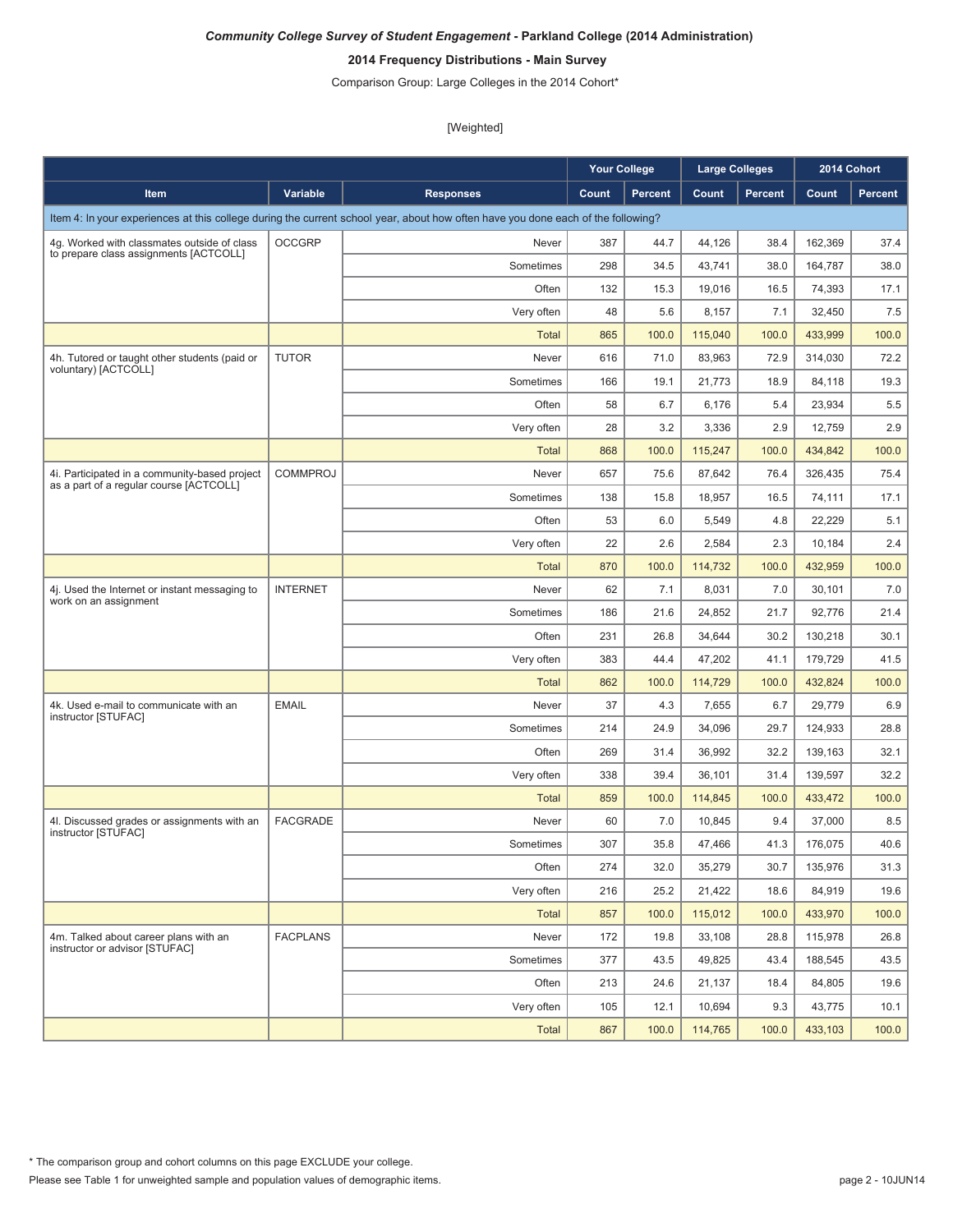# **2014 Frequency Distributions - Main Survey**

Comparison Group: Large Colleges in the 2014 Cohort\*

|                                                                                                |                 |                                                                                                                                  | <b>Your College</b> |                | <b>Large Colleges</b> |                | 2014 Cohort |         |
|------------------------------------------------------------------------------------------------|-----------------|----------------------------------------------------------------------------------------------------------------------------------|---------------------|----------------|-----------------------|----------------|-------------|---------|
| Item                                                                                           | Variable        | <b>Responses</b>                                                                                                                 | Count               | <b>Percent</b> | Count                 | <b>Percent</b> | Count       | Percent |
|                                                                                                |                 | Item 4: In your experiences at this college during the current school year, about how often have you done each of the following? |                     |                |                       |                |             |         |
| 4n. Discussed ideas from your readings or                                                      | <b>FACIDEAS</b> | Never                                                                                                                            | 330                 | 38.2           | 52,594                | 45.9           | 192,131     | 44.4    |
| classes with instructors outside of class<br>[STUFAC]                                          |                 | Sometimes                                                                                                                        | 353                 | 40.8           | 42,019                | 36.7           | 161,238     | 37.3    |
|                                                                                                |                 | Often                                                                                                                            | 131                 | 15.1           | 13,861                | 12.1           | 54,879      | 12.7    |
|                                                                                                |                 | Very often                                                                                                                       | 51                  | 5.9            | 6,153                 | 5.4            | 24,027      | 5.6     |
|                                                                                                |                 | <b>Total</b>                                                                                                                     | 865                 | 100.0          | 114,628               | 100.0          | 432,276     | 100.0   |
| 4o. Received prompt feedback (written or                                                       | <b>FACFEED</b>  | Never                                                                                                                            | 44                  | 5.1            | 8,726                 | 7.6            | 31,259      | 7.2     |
| oral) from instructors on your performance<br>[STUFAC]                                         |                 | Sometimes                                                                                                                        | 242                 | 28.1           | 38,387                | 33.4           | 143,358     | 33.1    |
|                                                                                                |                 | Often                                                                                                                            | 356                 | 41.4           | 44,620                | 38.9           | 169,388     | 39.1    |
|                                                                                                |                 | Very often                                                                                                                       | 218                 | 25.4           | 23,073                | 20.1           | 89,266      | 20.6    |
|                                                                                                |                 | <b>Total</b>                                                                                                                     | 860                 | 100.0          | 114,807               | 100.0          | 433,271     | 100.0   |
| 4p. Worked harder than you thought you<br>could to meet an instructor's standards or           | <b>WORKHARD</b> | Never                                                                                                                            | 82                  | 9.4            | 11,154                | 9.7            | 40,194      | 9.3     |
| expectations [ACCHALL]                                                                         |                 | Sometimes                                                                                                                        | 339                 | 38.9           | 42,329                | 36.9           | 158,310     | 36.5    |
|                                                                                                |                 | Often                                                                                                                            | 307                 | 35.2           | 41,078                | 35.8           | 156.132     | 36.0    |
|                                                                                                |                 | Very often                                                                                                                       | 143                 | 16.4           | 20,284                | 17.7           | 78,835      | 18.2    |
|                                                                                                |                 | <b>Total</b>                                                                                                                     | 870                 | 100.0          | 114.844               | 100.0          | 433,470     | 100.0   |
| 4g. Worked with instructors on activities<br>other than coursework [STUFAC]                    | <b>FACOTH</b>   | Never                                                                                                                            | 524                 | 61.2           | 78,440                | 68.9           | 288,868     | 67.2    |
|                                                                                                |                 | Sometimes                                                                                                                        | 227                 | 26.6           | 23,839                | 20.9           | 94,180      | 21.9    |
|                                                                                                |                 | Often                                                                                                                            | 74                  | 8.6            | 8,368                 | 7.4            | 33,213      | 7.7     |
|                                                                                                |                 | Very often                                                                                                                       | 31                  | 3.6            | 3,187                 | 2.8            | 13,439      | 3.1     |
|                                                                                                |                 | <b>Total</b>                                                                                                                     | 856                 | 100.0          | 113,834               | 100.0          | 429,700     | 100.0   |
| 4r. Discussed ideas from your readings or<br>classes with others outside of class              | <b>OOCIDEAS</b> | Never                                                                                                                            | 123                 | 14.1           | 15,914                | 13.8           | 58,870      | 13.5    |
| (students, family members, co-workers, etc.)<br>[ACTCOLL]                                      |                 | Sometimes                                                                                                                        | 331                 | 38.0           | 43,503                | 37.8           | 163,376     | 37.6    |
|                                                                                                |                 | Often                                                                                                                            | 237                 | 27.2           | 33,484                | 29.1           | 128,079     | 29.5    |
|                                                                                                |                 | Very often                                                                                                                       | 180                 | 20.7           | 22,268                | 19.3           | 84,170      | 19.4    |
|                                                                                                |                 | <b>Total</b>                                                                                                                     | 871                 | 100.0          | 115,169               | 100.0          | 434,495     | 100.0   |
| 4s. Had serious conversations with students<br>of a different race or ethnicity other than     | <b>DIVRSTUD</b> | Never                                                                                                                            | 192                 | 22.0           | 24,689                | 21.5           | 98,251      | 22.6    |
| your own                                                                                       |                 | Sometimes                                                                                                                        | 288                 | 33.1           | 35,596                | 30.9           | 138,036     | 31.8    |
|                                                                                                |                 | Often                                                                                                                            | 226                 | 26.0           | 28,979                | 25.2           | 104,999     | 24.2    |
|                                                                                                |                 | Very often                                                                                                                       | 164                 | 18.9           | 25,764                | 22.4           | 92,630      | 21.3    |
|                                                                                                |                 | <b>Total</b>                                                                                                                     | 870                 | 100.0          | 115,029               | 100.0          | 433,916     | 100.0   |
| 4t. Had serious conversations with students<br>who differ from you in terms of their religious | <b>DIFFSTUD</b> | Never                                                                                                                            | 213                 | 24.5           | 28,286                | 24.6           | 105,485     | 24.3    |
| beliefs, political opinions, or personal values                                                |                 | Sometimes                                                                                                                        | 309                 | 35.5           | 38,071                | 33.1           | 147,038     | 33.9    |
|                                                                                                |                 | Often                                                                                                                            | 199                 | 22.9           | 26,879                | 23.4           | 101,099     | 23.3    |
|                                                                                                |                 | Very often                                                                                                                       | 150                 | 17.2           | 21,637                | 18.8           | 79,833      | 18.4    |
|                                                                                                |                 | <b>Total</b>                                                                                                                     | 870                 | 100.0          | 114,873               | 100.0          | 433,455     | 100.0   |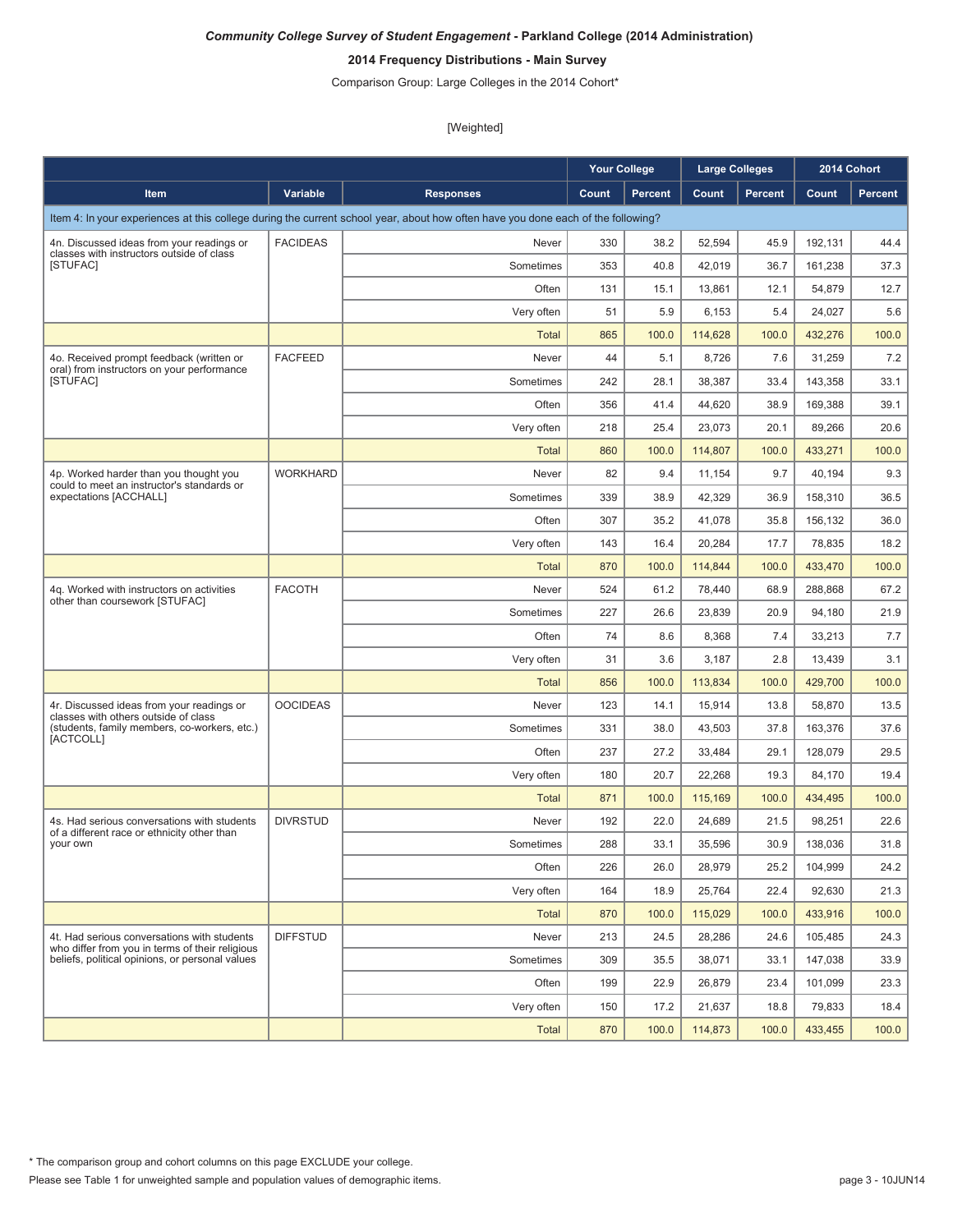# **2014 Frequency Distributions - Main Survey**

Comparison Group: Large Colleges in the 2014 Cohort\*

|                                                                                           |                 |                                                                                                                                  | <b>Your College</b> |                | <b>Large Colleges</b> |                |         | 2014 Cohort |
|-------------------------------------------------------------------------------------------|-----------------|----------------------------------------------------------------------------------------------------------------------------------|---------------------|----------------|-----------------------|----------------|---------|-------------|
| Item                                                                                      | Variable        | <b>Responses</b>                                                                                                                 | Count               | <b>Percent</b> | Count                 | <b>Percent</b> | Count   | Percent     |
|                                                                                           |                 | Item 4: In your experiences at this college during the current school year, about how often have you done each of the following? |                     |                |                       |                |         |             |
| 4u. Skipped class                                                                         | <b>SKIPCLAS</b> | Never                                                                                                                            | 410                 | 47.0           | 60,066                | 52.1           | 232,001 | 53.3        |
|                                                                                           |                 | Sometimes                                                                                                                        | 403                 | 46.3           | 48,817                | 42.3           | 179,764 | 41.3        |
|                                                                                           |                 | Often                                                                                                                            | 43                  | 4.9            | 4,535                 | 3.9            | 16,370  | 3.8         |
|                                                                                           |                 | Very often                                                                                                                       | 16                  | 1.9            | 1,884                 | 1.6            | 6,881   | 1.6         |
|                                                                                           |                 | <b>Total</b>                                                                                                                     | 872                 | 100.0          | 115,302               | 100.0          | 435,016 | 100.0       |
|                                                                                           |                 | Item 5: During the current school year, how much has your coursework at this college emphasized the following mental activities? |                     |                |                       |                |         |             |
| 5a. Memorizing facts, ideas, or methods from                                              | <b>MEMORIZE</b> | Very little                                                                                                                      | 64                  | 7.3            | 7,368                 | 6.4            | 27,769  | 6.4         |
| your courses and readings so you can<br>repeat them in pretty much the same form          |                 | Some                                                                                                                             | 257                 | 29.5           | 31,059                | 26.9           | 117,884 | 27.1        |
|                                                                                           |                 | Quite a bit                                                                                                                      | 360                 | 41.2           | 44,944                | 38.9           | 169,666 | 38.9        |
|                                                                                           |                 | Very much                                                                                                                        | 192                 | 22.0           | 32,060                | 27.8           | 120,315 | 27.6        |
|                                                                                           |                 | <b>Total</b>                                                                                                                     | 872                 | 100.0          | 115,431               | 100.0          | 435,635 | 100.0       |
| 5b. Analyzing the basic elements of an idea,                                              | ANALYZE         | Very little                                                                                                                      | 36                  | 4.2            | 4,930                 | 4.3            | 18,998  | 4.4         |
| experience, or theory [ACCHALL]                                                           |                 | Some                                                                                                                             | 241                 | 27.6           | 29,107                | 25.3           | 112,575 | 25.9        |
|                                                                                           |                 | Quite a bit                                                                                                                      | 380                 | 43.6           | 49,607                | 43.1           | 186,572 | 43.0        |
|                                                                                           |                 | Very much                                                                                                                        | 215                 | 24.7           | 31,425                | 27.3           | 116,151 | 26.7        |
|                                                                                           |                 | <b>Total</b>                                                                                                                     | 872                 | 100.0          | 115,069               | 100.0          | 434,296 | 100.0       |
| 5c. Synthesizing and organizing ideas,                                                    | <b>SYNTHESZ</b> | Very little                                                                                                                      | 57                  | 6.5            | 7,703                 | 6.7            | 28,819  | 6.7         |
| information, or experiences in new ways<br>[ACCHALL]                                      |                 | Some                                                                                                                             | 306                 | 35.1           | 35,154                | 30.7           | 133,676 | 30.9        |
|                                                                                           |                 | Quite a bit                                                                                                                      | 308                 | 35.4           | 44,398                | 38.8           | 168,267 | 38.9        |
|                                                                                           |                 | Very much                                                                                                                        | 200                 | 23.0           | 27,300                | 23.8           | 101,612 | 23.5        |
|                                                                                           |                 | <b>Total</b>                                                                                                                     | 870                 | 100.0          | 114,554               | 100.0          | 432,375 | 100.0       |
| 5d. Making judgments about the value or                                                   | <b>EVALUATE</b> | Very little                                                                                                                      | 91                  | 10.5           | 13,569                | 11.8           | 50,801  | 11.7        |
| soundness of information, arguments, or<br>methods [ACCHALL]                              |                 | Some                                                                                                                             | 322                 | 37.2           | 38,828                | 33.8           | 146,930 | 33.9        |
|                                                                                           |                 | Quite a bit                                                                                                                      | 281                 | 32.5           | 39,539                | 34.5           | 149,315 | 34.5        |
|                                                                                           |                 | Very much                                                                                                                        | 171                 | 19.8           | 22,802                | 19.9           | 85,955  | 19.9        |
|                                                                                           |                 | <b>Total</b>                                                                                                                     | 865                 | 100.0          | 114,739               | 100.0          | 433.002 | 100.0       |
| 5e. Applying theories or concepts to practical<br>problems or in new situations [ACCHALL] | <b>APPLYING</b> | Verv little                                                                                                                      | 52                  | 6.0            | 10,787                | 9.4            | 39,719  | 9.2         |
|                                                                                           |                 | Some                                                                                                                             | 294                 | 34.0           | 36,329                | 31.6           | 137,561 | 31.7        |
|                                                                                           |                 | Quite a bit                                                                                                                      | 323                 | 37.3           | 41,227                | 35.9           | 156,043 | 36.0        |
|                                                                                           |                 | Very much                                                                                                                        | 197                 | 22.7           | 26,573                | 23.1           | 100,275 | 23.1        |
|                                                                                           |                 | <b>Total</b>                                                                                                                     | 867                 | 100.0          | 114,915               | 100.0          | 433,597 | 100.0       |
| 5f. Using information you have read or heard<br>to perform a new skill [ACCHALL]          | <b>PERFORM</b>  | Very little                                                                                                                      | 58                  | 6.7            | 9,177                 | 8.0            | 33,621  | 7.7         |
|                                                                                           |                 | Some                                                                                                                             | 236                 | 27.2           | 32,264                | 28.0           | 119,448 | 27.4        |
|                                                                                           |                 | Quite a bit                                                                                                                      | 335                 | 38.6           | 41,413                | 35.9           | 157,687 | 36.2        |
|                                                                                           |                 | Very much                                                                                                                        | 240                 | 27.6           | 32,482                | 28.2           | 124,423 | 28.6        |
|                                                                                           |                 | <b>Total</b>                                                                                                                     | 870                 | 100.0          | 115,335               | 100.0          | 435,178 | 100.0       |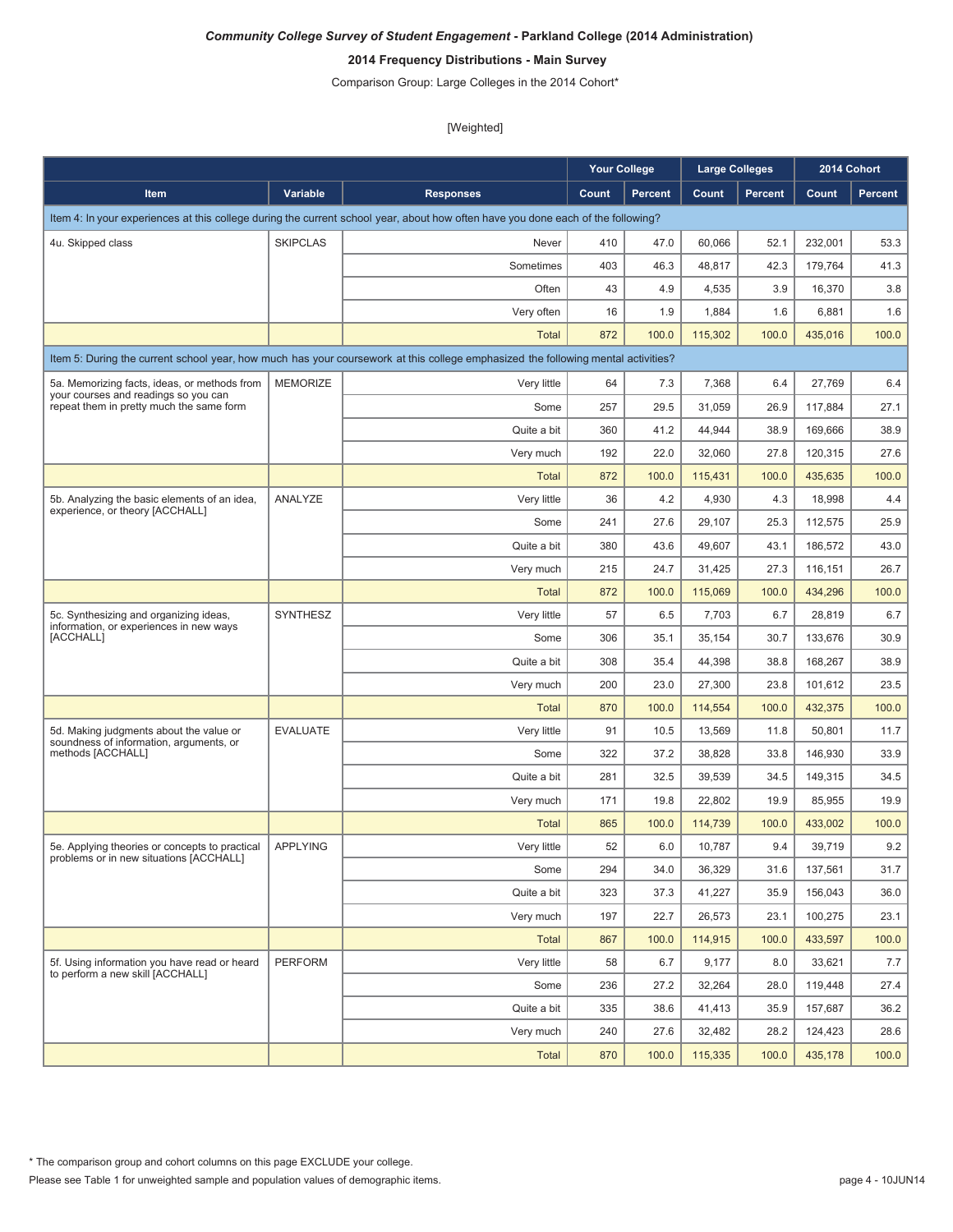# **2014 Frequency Distributions - Main Survey**

Comparison Group: Large Colleges in the 2014 Cohort\*

|                                                                                           |                 |                                                                                                                 | <b>Your College</b> |                | <b>Large Colleges</b> |                |         | 2014 Cohort |
|-------------------------------------------------------------------------------------------|-----------------|-----------------------------------------------------------------------------------------------------------------|---------------------|----------------|-----------------------|----------------|---------|-------------|
| Item                                                                                      | Variable        | <b>Responses</b>                                                                                                | Count               | <b>Percent</b> | Count                 | <b>Percent</b> | Count   | Percent     |
|                                                                                           |                 | Item 6: During the current school year, about how much reading and writing have you done at this college?       |                     |                |                       |                |         |             |
| 6a. Number of assigned textbooks, manuals,                                                | <b>READASGN</b> | None                                                                                                            | 37                  | 4.3            | 3,538                 | 3.1            | 13,001  | 3.0         |
| books, or book-length packs of course<br>readings [ACCHALL]                               |                 | $1$ to $4$                                                                                                      | 371                 | 43.8           | 47,830                | 41.8           | 177.693 | 41.2        |
|                                                                                           |                 | 5 to 10                                                                                                         | 223                 | 26.3           | 33,950                | 29.7           | 129,309 | 30.0        |
|                                                                                           |                 | 11 to 20                                                                                                        | 128                 | 15.1           | 16,391                | 14.3           | 62,589  | 14.5        |
|                                                                                           |                 | More than 20                                                                                                    | 89                  | 10.5           | 12,658                | 11.1           | 49,068  | 11.4        |
|                                                                                           |                 | <b>Total</b>                                                                                                    | 848                 | 100.0          | 114,367               | 100.0          | 431,660 | 100.0       |
| 6b. Number of books read on your own (not                                                 | <b>READOWN</b>  | None                                                                                                            | 287                 | 33.9           | 34,190                | 29.9           | 133,835 | 31.0        |
| assigned) for personal enjoyment or<br>academic enrichment [STUEFF]                       |                 | $1$ to $4$                                                                                                      | 381                 | 44.9           | 54,023                | 47.3           | 198,821 | 46.1        |
|                                                                                           |                 | 5 to 10                                                                                                         | 87                  | 10.3           | 15,396                | 13.5           | 57,406  | 13.3        |
|                                                                                           |                 | 11 to 20                                                                                                        | 45                  | 5.3            | 5,704                 | 5.0            | 21,601  | 5.0         |
|                                                                                           |                 | More than 20                                                                                                    | 48                  | 5.7            | 4,997                 | 4.4            | 19,837  | 4.6         |
|                                                                                           |                 | <b>Total</b>                                                                                                    | 849                 | 100.0          | 114,310               | 100.0          | 431,500 | 100.0       |
| 6c. Number of written papers or reports of                                                | <b>WRITEANY</b> | None                                                                                                            | 93                  | 11.0           | 10,467                | 9.2            | 39,770  | 9.2         |
| any length [ACCHALL]                                                                      |                 | $1$ to $4$                                                                                                      | 240                 | 28.3           | 35,325                | 30.9           | 133,463 | 30.9        |
|                                                                                           |                 | 5 to 10                                                                                                         | 287                 | 33.7           | 36,418                | 31.9           | 136,715 | 31.7        |
|                                                                                           |                 | 11 to 20                                                                                                        | 150                 | 17.7           | 20,760                | 18.2           | 78,156  | 18.1        |
|                                                                                           |                 | More than 20                                                                                                    | 79                  | 9.3            | 11,274                | 9.9            | 43,161  | 10.0        |
|                                                                                           |                 | <b>Total</b>                                                                                                    | 850                 | 100.0          | 114,244               | 100.0          | 431,266 | 100.0       |
| Item 7                                                                                    |                 |                                                                                                                 |                     |                |                       |                |         |             |
| 7. Mark the response that best represents<br>the extent to which your examinations during | <b>EXAMS</b>    | (1) Extremely easy                                                                                              | 12                  | 1.4            | 1,101                 | 1.0            | 4,093   | 1.0         |
| the current school year have challenged you<br>to do your best work at this college       |                 | (2)                                                                                                             | 43                  | 5.2            | 2,284                 | 2.1            | 8,311   | 2.0         |
| [ACCHALL]                                                                                 |                 | (3)                                                                                                             | 40                  | 4.8            | 6,700                 | 6.1            | 24,656  | 5.9         |
|                                                                                           |                 | (4)                                                                                                             | 222                 | 26.8           | 26,639                | 24.2           | 100,226 | 24.1        |
|                                                                                           |                 | (5)                                                                                                             | 264                 | 31.9           | 37,765                | 34.4           | 141,826 | 34.1        |
|                                                                                           |                 | (6)                                                                                                             | 188                 | 22.7           | 24,746                | 22.5           | 93,731  | 22.6        |
|                                                                                           |                 | (7) Extremely challenging                                                                                       | 59                  | 7.2            | 10,665                | 9.7            | 42,647  | 10.3        |
|                                                                                           |                 | Total                                                                                                           | 827                 | 100.0          | 109,899               | 100.0          | 415,490 | 100.0       |
|                                                                                           |                 | Item 8: Which of the following have you done, are you doing, or do you plan to do while attending this college? |                     |                |                       |                |         |             |
| 8a. Internship, field experience, co-op                                                   | <b>INTERN</b>   | I have not done nor plan to do                                                                                  | 287                 | 33.8           | 45,024                | 39.7           | 162,897 | 38.0        |
| experience, or clinical assignment                                                        |                 | I plan to do                                                                                                    | 392                 | 46.1           | 52,568                | 46.4           | 197,054 | 46.0        |
|                                                                                           |                 | I have done                                                                                                     | 171                 | 20.1           | 15,786                | 13.9           | 68,191  | 15.9        |
|                                                                                           |                 | <b>Total</b>                                                                                                    | 850                 | 100.0          | 113,378               | 100.0          | 428,142 | 100.0       |
| 8b. English as a second language course                                                   | <b>ESL</b>      | I have not done nor plan to do                                                                                  | 700                 | 82.2           | 94,863                | 83.6           | 361,253 | 84.4        |
|                                                                                           |                 | I plan to do                                                                                                    | 35                  | 4.1            | 6,442                 | 5.7            | 23,880  | 5.6         |
|                                                                                           |                 | I have done                                                                                                     | 116                 | 13.7           | 12,201                | 10.7           | 42,992  | 10.0        |
|                                                                                           |                 | <b>Total</b>                                                                                                    | 851                 | 100.0          | 113,506               | 100.0          | 428,124 | 100.0       |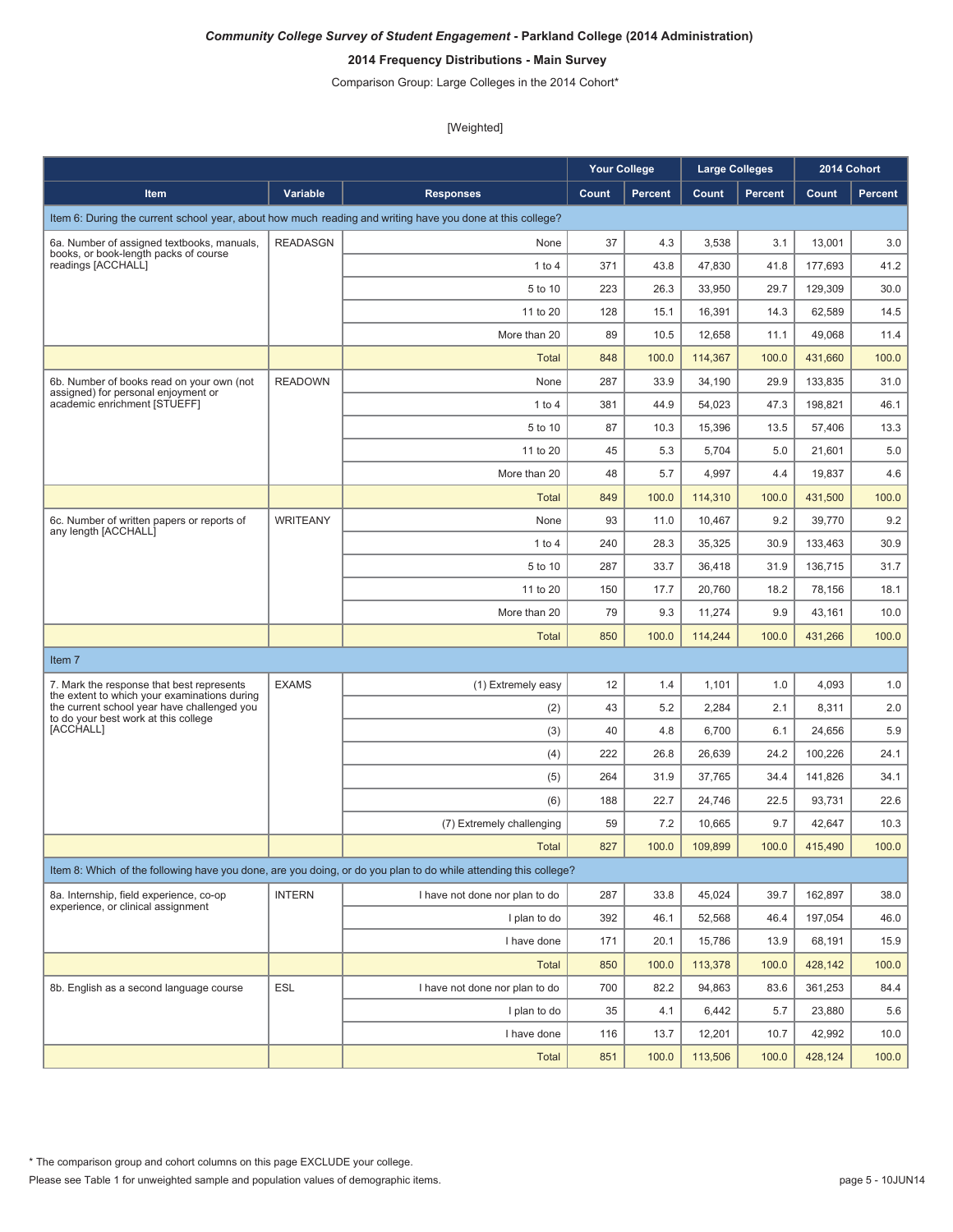# **2014 Frequency Distributions - Main Survey**

Comparison Group: Large Colleges in the 2014 Cohort\*

|                                                                                      |                 |                                                                                                                 | <b>Your College</b> |                | <b>Large Colleges</b> |                | 2014 Cohort |                |
|--------------------------------------------------------------------------------------|-----------------|-----------------------------------------------------------------------------------------------------------------|---------------------|----------------|-----------------------|----------------|-------------|----------------|
| Item                                                                                 | Variable        | <b>Responses</b>                                                                                                | Count               | <b>Percent</b> | Count                 | <b>Percent</b> | Count       | <b>Percent</b> |
|                                                                                      |                 | Item 8: Which of the following have you done, are you doing, or do you plan to do while attending this college? |                     |                |                       |                |             |                |
| 8c. Developmental/remedial reading course                                            | <b>DEVREAD</b>  | I have not done nor plan to do                                                                                  | 621                 | 73.0           | 80,259                | 70.7           | 306,238     | 71.5           |
|                                                                                      |                 | I plan to do                                                                                                    | 68                  | 8.0            | 10,863                | 9.6            | 39,415      | 9.2            |
|                                                                                      |                 | I have done                                                                                                     | 162                 | 19.0           | 22,367                | 19.7           | 82,670      | 19.3           |
|                                                                                      |                 | <b>Total</b>                                                                                                    | 850                 | 100.0          | 113,489               | 100.0          | 428.323     | 100.0          |
| 8d. Developmental/remedial writing course                                            | <b>DEVWRITE</b> | I have not done nor plan to do                                                                                  | 540                 | 63.6           | 74,232                | 65.4           | 280,812     | 65.6           |
|                                                                                      |                 | I plan to do                                                                                                    | 70                  | 8.2            | 13,284                | 11.7           | 47,613      | 11.1           |
|                                                                                      |                 | I have done                                                                                                     | 239                 | 28.1           | 25,981                | 22.9           | 99,862      | 23.3           |
|                                                                                      |                 | <b>Total</b>                                                                                                    | 849                 | 100.0          | 113,497               | 100.0          | 428,287     | 100.0          |
| 8e. Developmental/remedial math course                                               | <b>DEVMATH</b>  | I have not done nor plan to do                                                                                  | 460                 | 53.9           | 60,412                | 53.3           | 226,056     | 52.9           |
|                                                                                      |                 | I plan to do                                                                                                    | 134                 | 15.7           | 16,864                | 14.9           | 62,269      | 14.6           |
|                                                                                      |                 | I have done                                                                                                     | 260                 | 30.4           | 36,078                | 31.8           | 139,355     | 32.6           |
|                                                                                      |                 | <b>Total</b>                                                                                                    | 854                 | 100.0          | 113,354               | 100.0          | 427,680     | 100.0          |
| 8f. Study skills course                                                              | <b>STUDSKIL</b> | I have not done nor plan to do                                                                                  | 557                 | 66.0           | 71,308                | 63.0           | 268,069     | 62.8           |
|                                                                                      |                 | I plan to do                                                                                                    | 177                 | 21.0           | 23,198                | 20.5           | 84,617      | 19.8           |
|                                                                                      |                 | I have done                                                                                                     | 110                 | 13.0           | 18,696                | 16.5           | 74,428      | 17.4           |
|                                                                                      |                 | <b>Total</b>                                                                                                    | 845                 | 100.0          | 113,202               | 100.0          | 427,115     | 100.0          |
| 8g. Honors course                                                                    | <b>HONORS</b>   | I have not done nor plan to do                                                                                  | 600                 | 71.2           | 79,186                | 70.2           | 301,562     | 70.8           |
|                                                                                      |                 | I plan to do                                                                                                    | 180                 | 21.4           | 27,625                | 24.5           | 100,727     | 23.7           |
|                                                                                      |                 | I have done                                                                                                     | 62                  | 7.4            | 6,022                 | 5.3            | 23,446      | 5.5            |
|                                                                                      |                 | <b>Total</b>                                                                                                    | 842                 | 100.0          | 112,833               | 100.0          | 425,735     | 100.0          |
| 8h. College orientation program or course                                            | <b>ORIEN</b>    | I have not done nor plan to do                                                                                  | 450                 | 53.4           | 64,424                | 56.9           | 233,205     | 54.6           |
|                                                                                      |                 | I plan to do                                                                                                    | 122                 | 14.4           | 16,091                | 14.2           | 57,417      | 13.4           |
|                                                                                      |                 | I have done                                                                                                     | 271                 | 32.2           | 32,719                | 28.9           | 136,561     | 32.0           |
|                                                                                      |                 | <b>Total</b>                                                                                                    | 842                 | 100.0          | 113,233               | 100.0          | 427,183     | 100.0          |
| 8i. Organized learning communities (linked<br>courses/study groups led by faculty or | <b>LRNCOMM</b>  | I have not done nor plan to do                                                                                  | 639                 | 75.2           | 78,520                | 69.2           | 296,971     | 69.3           |
| counselors)                                                                          |                 | I plan to do                                                                                                    | 139                 | 16.3           | 23,893                | 21.1           | 86,539      | 20.2           |
|                                                                                      |                 | I have done                                                                                                     | 71                  | 8.4            | 11,092                | 9.8            | 44,732      | 10.4           |
|                                                                                      |                 | <b>Total</b>                                                                                                    | 849                 | 100.0          | 113,505               | 100.0          | 428,242     | 100.0          |
| Item 9: How much does this college emphasize each of the following?                  |                 |                                                                                                                 |                     |                |                       |                |             |                |
| 9a. Encouraging you to spend significant                                             | <b>ENVSCHOL</b> | Very little                                                                                                     | 32                  | 3.7            | 4,509                 | 3.9            | 16,453      | 3.8            |
| amounts of time studying [ACCHALL]                                                   |                 | Some                                                                                                            | 199                 | 23.2           | 24.257                | 21.2           | 89,948      | 20.9           |
|                                                                                      |                 | Quite a bit                                                                                                     | 364                 | 42.5           | 47,650                | 41.7           | 180,085     | 41.8           |
|                                                                                      |                 | Very much                                                                                                       | 261                 | 30.5           | 37,815                | 33.1           | 144,769     | 33.6           |
|                                                                                      |                 | <b>Total</b>                                                                                                    | 855                 | 100.0          | 114,232               | 100.0          | 431,255     | 100.0          |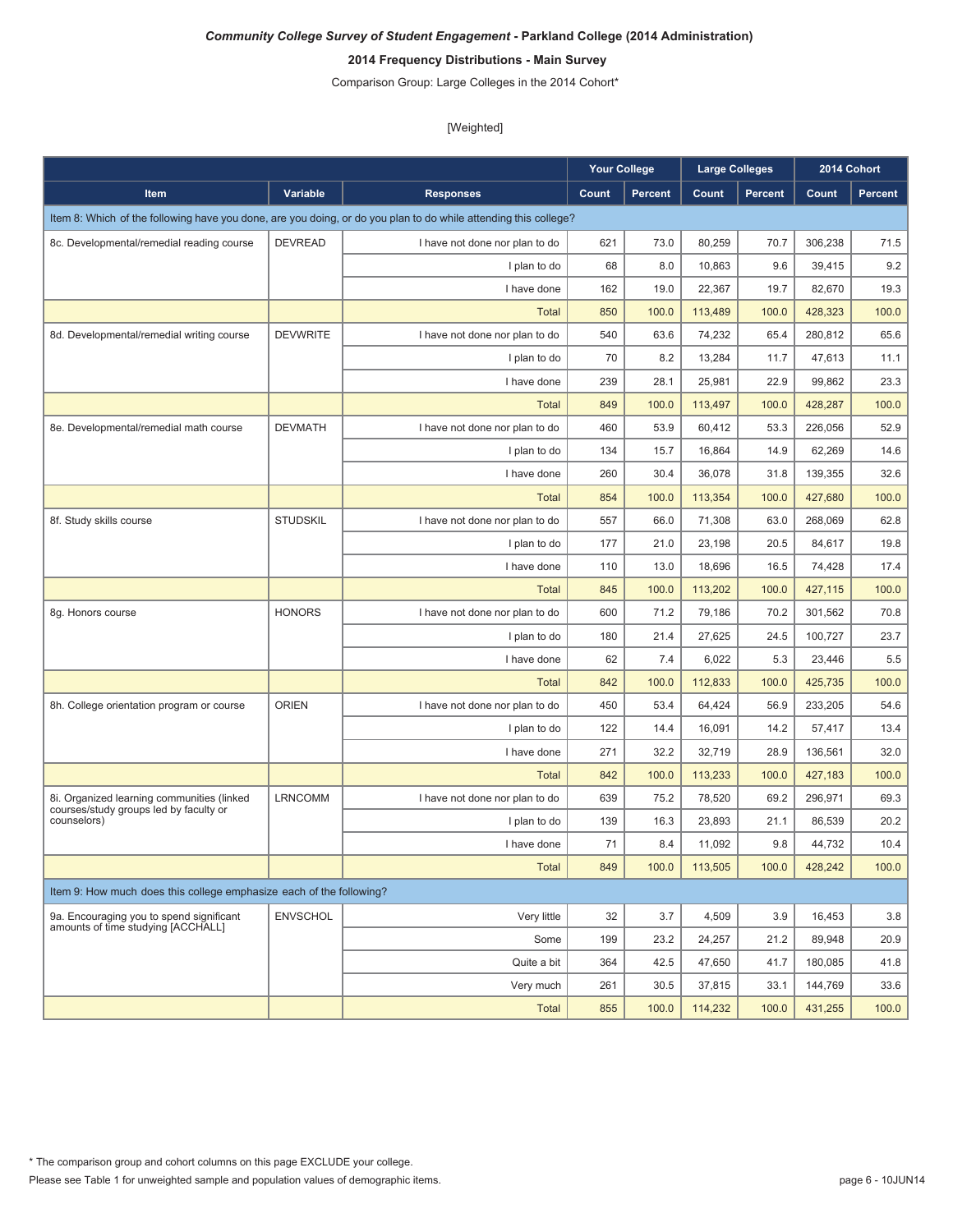# **2014 Frequency Distributions - Main Survey**

Comparison Group: Large Colleges in the 2014 Cohort\*

[Weighted]

|                                                                                                 |                 |                    | <b>Your College</b> |                | <b>Large Colleges</b> |                |         | 2014 Cohort |
|-------------------------------------------------------------------------------------------------|-----------------|--------------------|---------------------|----------------|-----------------------|----------------|---------|-------------|
| <b>Item</b>                                                                                     | Variable        | <b>Responses</b>   | Count               | <b>Percent</b> | Count                 | <b>Percent</b> | Count   | Percent     |
| Item 9: How much does this college emphasize each of the following?                             |                 |                    |                     |                |                       |                |         |             |
| 9b. Providing the support you need to help                                                      | <b>ENVSUPRT</b> | Very little        | 30                  | 3.5            | 5,761                 | 5.1            | 20,382  | 4.7         |
| you succeed at this college [SUPPORT]                                                           |                 | Some               | 164                 | 19.1           | 25,058                | 22.0           | 91,026  | 21.1        |
|                                                                                                 |                 | Quite a bit        | 328                 | 38.4           | 45,562                | 40.0           | 172,413 | 40.0        |
|                                                                                                 |                 | Very much          | 334                 | 39.0           | 37,642                | 33.0           | 146,680 | 34.1        |
|                                                                                                 |                 | <b>Total</b>       | 854                 | 100.0          | 114,022               | 100.0          | 430,502 | 100.0       |
| 9c. Encouraging contact among students<br>from different economic, social, and racial or        | <b>ENVDIVRS</b> | Very little        | 124                 | 14.6           | 18,932                | 16.7           | 72,355  | 16.9        |
| ethnic backgrounds [SUPPORT]                                                                    |                 | Some               | 254                 | 29.9           | 34,407                | 30.3           | 130,751 | 30.5        |
|                                                                                                 |                 | Quite a bit        | 245                 | 28.9           | 33,927                | 29.9           | 127,164 | 29.6        |
|                                                                                                 |                 | Very much          | 226                 | 26.6           | 26,352                | 23.2           | 98,803  | 23.0        |
|                                                                                                 |                 | <b>Total</b>       | 849                 | 100.0          | 113,617               | 100.0          | 429,073 | 100.0       |
| 9d. Helping you cope with your<br>non-academic responsibilities (work, family,                  | <b>ENVNACAD</b> | Very little        | 316                 | 37.2           | 44,477                | 39.1           | 162,829 | 37.9        |
| etc.) [SUPPORT]                                                                                 |                 | Some               | 275                 | 32.4           | 37,583                | 33.1           | 143.007 | 33.3        |
|                                                                                                 |                 | Quite a bit        | 159                 | 18.7           | 19,847                | 17.5           | 77,335  | 18.0        |
|                                                                                                 |                 | Very much          | 99                  | 11.7           | 11,738                | 10.3           | 46,036  | 10.7        |
|                                                                                                 |                 | <b>Total</b>       | 849                 | 100.0          | 113,645               | 100.0          | 429,208 | 100.0       |
| 9e. Providing the support you need to thrive<br>socially [SUPPORT]                              | <b>ENVSOCAL</b> | Very little        | 227                 | 26.8           | 30,592                | 27.0           | 111,022 | 26.0        |
|                                                                                                 |                 | Some               | 329                 | 38.7           | 42,997                | 38.0           | 161,742 | 37.8        |
|                                                                                                 |                 | Quite a bit        | 184                 | 21.7           | 25,886                | 22.9           | 100,909 | 23.6        |
|                                                                                                 |                 | Very much          | 109                 | 12.8           | 13,665                | 12.1           | 53,680  | 12.6        |
|                                                                                                 |                 | <b>Total</b>       | 850                 | 100.0          | 113,141               | 100.0          | 427,354 | 100.0       |
| 9f. Providing the financial support you need<br>to afford your education [SUPPORT]              | <b>FINSUPP</b>  | Very little        | 152                 | 17.9           | 25,574                | 22.6           | 89,454  | 20.9        |
|                                                                                                 |                 | Some               | 269                 | 31.8           | 29,099                | 25.7           | 109,605 | 25.6        |
|                                                                                                 |                 | Quite a bit        | 208                 | 24.5           | 29,419                | 25.9           | 115,030 | 26.9        |
|                                                                                                 |                 | Very much          | 219                 | 25.8           | 29,281                | 25.8           | 114,199 | 26.7        |
|                                                                                                 |                 | <b>Total</b>       | 848                 | 100.0          | 113.373               | 100.0          | 428.289 | 100.0       |
| 9g. Using computers in academic work                                                            | <b>ENVCOMP</b>  | Very little        | 35                  | 4.2            | 5,527                 | 4.8            | 20,048  | 4.7         |
|                                                                                                 |                 | Some               | 110                 | 13.0           | 17,791                | 15.6           | 65,661  | 15.3        |
|                                                                                                 |                 | Quite a bit        | 291                 | 34.1           | 36,393                | 31.9           | 136,868 | 31.8        |
|                                                                                                 |                 | Very much          | 415                 | 48.7           | 54,328                | 47.6           | 207,966 | 48.3        |
|                                                                                                 |                 | <b>Total</b>       | 852                 | 100.0          | 114,039               | 100.0          | 430,544 | 100.0       |
| Item 10: About how many hours do you spend in a typical 7-day week doing each of the following? |                 |                    |                     |                |                       |                |         |             |
| 10a. Preparing for class (studying, reading,<br>writing, rehearsing, doing homework, or         | ACADPR01        | None               | 9                   | 1.1            | 1,625                 | 1.4            | 6,631   | 1.5         |
| other activites related to your program)<br>[STUEFF]                                            |                 | 1-5 hours          | 362                 | 42.5           | 44,945                | 39.4           | 169,295 | 39.3        |
|                                                                                                 |                 | 6-10 hours         | 244                 | 28.6           | 34,653                | 30.4           | 128,778 | 29.9        |
|                                                                                                 |                 | 11-20 hours        | 142                 | 16.7           | 21,036                | 18.4           | 79.467  | 18.5        |
|                                                                                                 |                 | 21-30 hours        | 62                  | 7.2            | 7,685                 | 6.7            | 29,689  | 6.9         |
|                                                                                                 |                 | More than 30 hours | 33                  | 3.9            | 4,095                 | 3.6            | 16,607  | 3.9         |
|                                                                                                 |                 | Total              | 853                 | 100.0          | 114,039               | 100.0          | 430,467 | 100.0       |

\* The comparison group and cohort columns on this page EXCLUDE your college.

Please see Table 1 for unweighted sample and population values of demographic items. page 7 - 10JUN14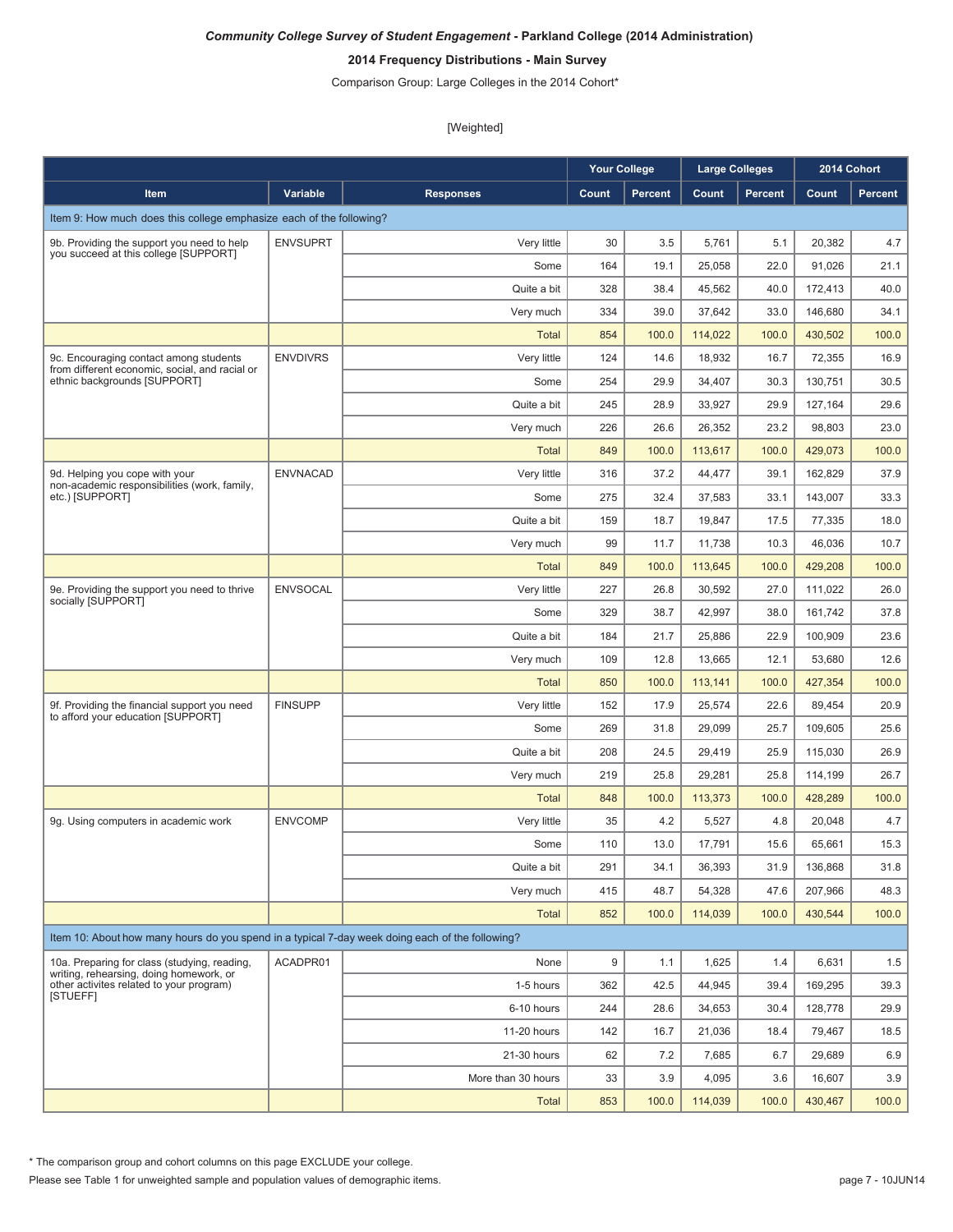# **2014 Frequency Distributions - Main Survey**

Comparison Group: Large Colleges in the 2014 Cohort\*

|                                                                                                              |                |                                                      | <b>Your College</b> |                | <b>Large Colleges</b> |                |         | 2014 Cohort |
|--------------------------------------------------------------------------------------------------------------|----------------|------------------------------------------------------|---------------------|----------------|-----------------------|----------------|---------|-------------|
| Item                                                                                                         | Variable       | <b>Responses</b>                                     | Count               | <b>Percent</b> | Count                 | <b>Percent</b> | Count   | Percent     |
| Item 10: About how many hours do you spend in a typical 7-day week doing each of the following?              |                |                                                      |                     |                |                       |                |         |             |
| 10b. Working for pay                                                                                         | <b>PAYWORK</b> | None                                                 | 240                 | 28.1           | 27.763                | 24.4           | 109,902 | 25.6        |
|                                                                                                              |                | 1-5 hours                                            | 49                  | 5.7            | 6,667                 | 5.9            | 27,180  | 6.3         |
|                                                                                                              |                | 6-10 hours                                           | 54                  | 6.3            | 7,397                 | 6.5            | 28,522  | 6.6         |
|                                                                                                              |                | 11-20 hours                                          | 136                 | 16.0           | 15,147                | 13.3           | 56.154  | 13.1        |
|                                                                                                              |                | 21-30 hours                                          | 168                 | 19.7           | 21,187                | 18.6           | 76,810  | 17.9        |
|                                                                                                              |                | More than 30 hours                                   | 205                 | 24.1           | 35,473                | 31.2           | 130,527 | 30.4        |
|                                                                                                              |                | <b>Total</b>                                         | 852                 | 100.0          | 113,634               | 100.0          | 429,096 | 100.0       |
| 10c. Participating in college-sponsored<br>activities (organizations, campus                                 | COCURR01       | None                                                 | 665                 | 77.8           | 92,901                | 81.7           | 343,714 | 80.1        |
| publications, student government,<br>intercollegiate or intramural sports, etc.)                             |                | 1-5 hours                                            | 127                 | 14.9           | 14,424                | 12.7           | 59,712  | 13.9        |
|                                                                                                              |                | 6-10 hours                                           | 33                  | 3.9            | 3,333                 | 2.9            | 13,117  | 3.1         |
|                                                                                                              |                | 11-20 hours                                          | 14                  | 1.6            | 1,631                 | 1.4            | 6,846   | 1.6         |
|                                                                                                              |                | 21-30 hours                                          | $\overline{7}$      | 0.8            | 636                   | 0.6            | 2,738   | 0.6         |
|                                                                                                              |                | More than 30 hours                                   | 8                   | 0.9            | 737                   | 0.6            | 3,140   | 0.7         |
|                                                                                                              |                | <b>Total</b>                                         | 854                 | 100.0          | 113,661               | 100.0          | 429,267 | 100.0       |
| 10d. Providing care for dependents living<br>with you (parents, children, spouse, etc.)                      | CAREDE01       | None                                                 | 489                 | 57.2           | 50.853                | 44.9           | 189,935 | 44.3        |
|                                                                                                              |                | 1-5 hours                                            | 113                 | 13.2           | 19,237                | 17.0           | 68,681  | 16.0        |
|                                                                                                              |                | 6-10 hours                                           | 59                  | 6.9            | 9,865                 | 8.7            | 34,802  | 8.1         |
|                                                                                                              |                | 11-20 hours                                          | 29                  | 3.4            | 7,266                 | 6.4            | 26,115  | 6.1         |
|                                                                                                              |                | 21-30 hours                                          | 21                  | 2.4            | 4,620                 | 4.1            | 17,241  | 4.0         |
|                                                                                                              |                | More than 30 hours                                   | 144                 | 16.8           | 21,534                | 19.0           | 91,660  | 21.4        |
|                                                                                                              |                | <b>Total</b>                                         | 854                 | 100.0          | 113,374               | 100.0          | 428,434 | 100.0       |
| 10e. Commuting to and from classes                                                                           | <b>COMMUTE</b> | None                                                 | 67                  | 7.8            | 7,120                 | 6.3            | 30,083  | 7.0         |
|                                                                                                              |                | 1-5 hours                                            | 548                 | 64.5           | 77,533                | 68.3           | 287,457 | 67.0        |
|                                                                                                              |                | 6-10 hours                                           | 170                 | 20.0           | 18,201                | 16.0           | 70,636  | 16.5        |
|                                                                                                              |                | 11-20 hours                                          | 38                  | 4.5            | 6,389                 | 5.6            | 23,944  | 5.6         |
|                                                                                                              |                | 21-30 hours                                          | 17                  | 2.0            | 1,852                 | 1.6            | 7,201   | 1.7         |
|                                                                                                              |                | More than 30 hours                                   | 11                  | 1.3            | 2,498                 | 2.2            | 9,857   | 2.3         |
|                                                                                                              |                | <b>Total</b>                                         | 850                 | 100.0          | 113,594               | 100.0          | 429,178 | 100.0       |
| Item 11: Mark the number that best represents the quality of your relationships with people at this college. |                |                                                      |                     |                |                       |                |         |             |
| 11a. Other students                                                                                          | <b>ENVSTU</b>  | (1) Unfriendly, unsupportive, sense of<br>alienation | 8                   | 1.0            | 1,305                 | 1.1            | 4,656   | 1.1         |
|                                                                                                              |                | (2)                                                  | 22                  | 2.6            | 2,839                 | 2.5            | 9,679   | 2.2         |
|                                                                                                              |                | (3)                                                  | 43                  | 5.0            | 6,119                 | 5.4            | 20,625  | $4.8\,$     |
|                                                                                                              |                | (4)                                                  | 158                 | 18.6           | 18,906                | 16.6           | 67,098  | 15.6        |
|                                                                                                              |                | (5)                                                  | 196                 | 23.1           | 25,419                | 22.3           | 93,511  | 21.7        |
|                                                                                                              |                | (6)                                                  | 212                 | 25.0           | 30,030                | 26.3           | 114,939 | 26.7        |
|                                                                                                              |                | (7) Friendly, supportive, sense of belonging         | 210                 | 24.7           | 29,429                | 25.8           | 120,179 | 27.9        |
|                                                                                                              |                | <b>Total</b>                                         | 849                 | 100.0          | 114,047               | 100.0          | 430,687 | 100.0       |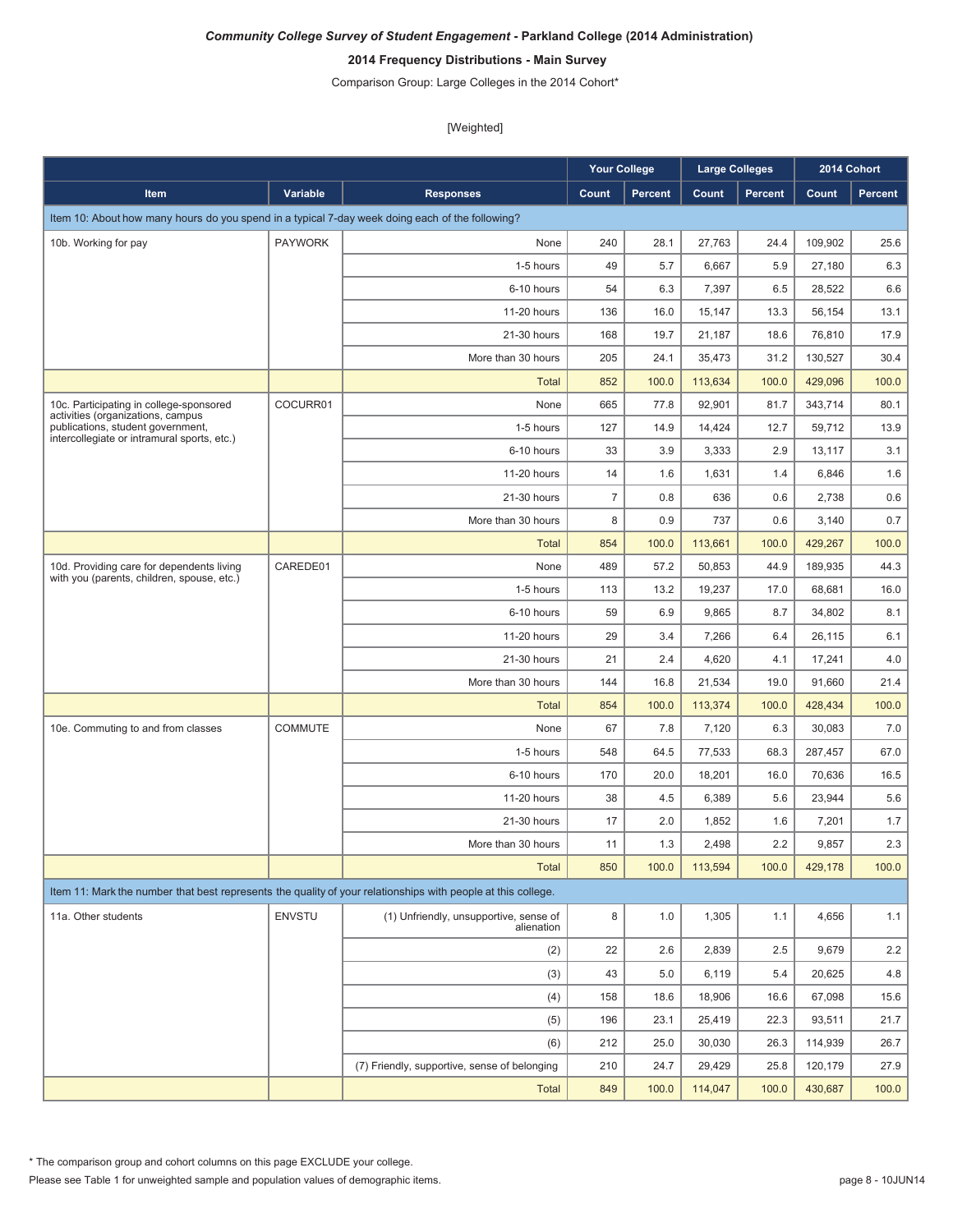# **2014 Frequency Distributions - Main Survey**

Comparison Group: Large Colleges in the 2014 Cohort\*

|                                                                                                                                               |                 |                                           | <b>Your College</b> |         | <b>Large Colleges</b> |         |         | 2014 Cohort    |  |
|-----------------------------------------------------------------------------------------------------------------------------------------------|-----------------|-------------------------------------------|---------------------|---------|-----------------------|---------|---------|----------------|--|
| Item                                                                                                                                          | <b>Variable</b> | <b>Responses</b>                          | Count               | Percent | Count                 | Percent | Count   | <b>Percent</b> |  |
| Item 11: Mark the number that best represents the quality of your relationships with people at this college.                                  |                 |                                           |                     |         |                       |         |         |                |  |
| 11b. Instructors                                                                                                                              | <b>ENVFAC</b>   | (1) Unavailable, unhelpful, unsympathetic | $\overline{4}$      | 0.5     | 849                   | 0.7     | 3,133   | 0.7            |  |
|                                                                                                                                               |                 | (2)                                       | 18                  | 2.1     | 1,722                 | 1.5     | 6,404   | 1.5            |  |
|                                                                                                                                               |                 | (3)                                       | 16                  | 1.9     | 4,141                 | 3.6     | 15,269  | $3.5\,$        |  |
|                                                                                                                                               |                 | (4)                                       | 77                  | 9.0     | 13,216                | 11.6    | 48,155  | 11.2           |  |
|                                                                                                                                               |                 | (5)                                       | 156                 | 18.3    | 23,748                | 20.8    | 85,927  | 19.9           |  |
|                                                                                                                                               |                 | (6)                                       | 284                 | 33.4    | 35,419                | 31.0    | 133,208 | 30.9           |  |
|                                                                                                                                               |                 | (7) Available, helpful, sympathetic       | 296                 | 34.8    | 34,984                | 30.7    | 138,660 | 32.2           |  |
|                                                                                                                                               |                 | <b>Total</b>                              | 851                 | 100.0   | 114,078               | 100.0   | 430,757 | 100.0          |  |
| 11c. Administrative personnel and offices                                                                                                     | <b>ENVADM</b>   | (1) Unhelpful, inconsiderate, rigid       | 21                  | 2.4     | 4,416                 | 3.9     | 14,497  | 3.4            |  |
|                                                                                                                                               |                 | (2)                                       | 34                  | 4.0     | 6,004                 | 5.3     | 20,627  | 4.8            |  |
|                                                                                                                                               |                 | (3)                                       | 76                  | 9.0     | 10,221                | 9.0     | 34,831  | 8.1            |  |
|                                                                                                                                               |                 | (4)                                       | 169                 | 19.9    | 22,695                | 19.9    | 80,258  | 18.7           |  |
|                                                                                                                                               |                 | (5)                                       | 182                 | 21.4    | 24,420                | 21.4    | 90,790  | 21.1           |  |
|                                                                                                                                               |                 | (6)                                       | 183                 | 21.5    | 24,398                | 21.4    | 95,949  | 22.3           |  |
|                                                                                                                                               |                 | (7) Helpful, considerate, flexible        | 186                 | 21.8    | 21,703                | 19.1    | 93,065  | 21.6           |  |
|                                                                                                                                               |                 | <b>Total</b>                              | 851                 | 100.0   | 113,857               | 100.0   | 430,016 | 100.0          |  |
| Item 12: How much has your experience at this college contributed to your knowledge, skills, and personal development in the following areas? |                 |                                           |                     |         |                       |         |         |                |  |
| 12a. Acquiring a broad general education                                                                                                      | <b>GNGENLED</b> | Very little                               | 46                  | 5.4     | 6,325                 | 5.6     | 22,985  | 5.4            |  |
|                                                                                                                                               |                 | Some                                      | 203                 | 23.9    | 24,630                | 21.7    | 92,321  | 21.5           |  |
|                                                                                                                                               |                 | Quite a bit                               | 351                 | 41.4    | 46,295                | 40.7    | 175,339 | 40.9           |  |
|                                                                                                                                               |                 | Very much                                 | 249                 | 29.4    | 36,378                | 32.0    | 138,406 | 32.3           |  |
|                                                                                                                                               |                 | <b>Total</b>                              | 849                 | 100.0   | 113,628               | 100.0   | 429,050 | 100.0          |  |
| 12b. Acquiring job or work-related knowledge                                                                                                  | <b>GNWORK</b>   | Very little                               | 130                 | 15.5    | 22,211                | 19.6    | 74,817  | 17.5           |  |
| and skills                                                                                                                                    |                 | Some                                      | 250                 | 29.8    | 34,007                | 30.0    | 123,148 | 28.7           |  |
|                                                                                                                                               |                 | Quite a bit                               | 260                 | 31.0    | 33,071                | 29.1    | 129,149 | 30.1           |  |
|                                                                                                                                               |                 | Very much                                 | 198                 | 23.6    | 24,171                | 21.3    | 101,278 | 23.6           |  |
|                                                                                                                                               |                 | <b>Total</b>                              | 839                 | 100.0   | 113,460               | 100.0   | 428,393 | 100.0          |  |
| 12c. Writing clearly and effectively                                                                                                          | GNWRITE         | Very little                               | 103                 | 12.2    | 11,216                | 9.9     | 41,302  | 9.6            |  |
|                                                                                                                                               |                 | Some                                      | 228                 | 26.8    | 30,617                | 27.0    | 115,175 | 26.9           |  |
|                                                                                                                                               |                 | Quite a bit                               | 319                 | 37.6    | 42,930                | 37.8    | 162,801 | 38.0           |  |
|                                                                                                                                               |                 | Very much                                 | 198                 | 23.4    | 28,723                | 25.3    | 109,292 | 25.5           |  |
|                                                                                                                                               |                 | <b>Total</b>                              | 849                 | 100.0   | 113,487               | 100.0   | 428,570 | 100.0          |  |
| 12d. Speaking clearly and effectively                                                                                                         | <b>GNSPEAK</b>  | Very little                               | 123                 | 14.5    | 14,327                | 12.6    | 52,233  | 12.2           |  |
|                                                                                                                                               |                 | Some                                      | 245                 | 28.9    | 31,976                | 28.2    | 120,445 | 28.1           |  |
|                                                                                                                                               |                 | Quite a bit                               | 330                 | 38.9    | 40,195                | 35.4    | 152,449 | 35.6           |  |
|                                                                                                                                               |                 | Very much                                 | 150                 | 17.7    | 26,892                | 23.7    | 103,160 | 24.1           |  |
|                                                                                                                                               |                 | <b>Total</b>                              | 848                 | 100.0   | 113,390               | 100.0   | 428,287 | 100.0          |  |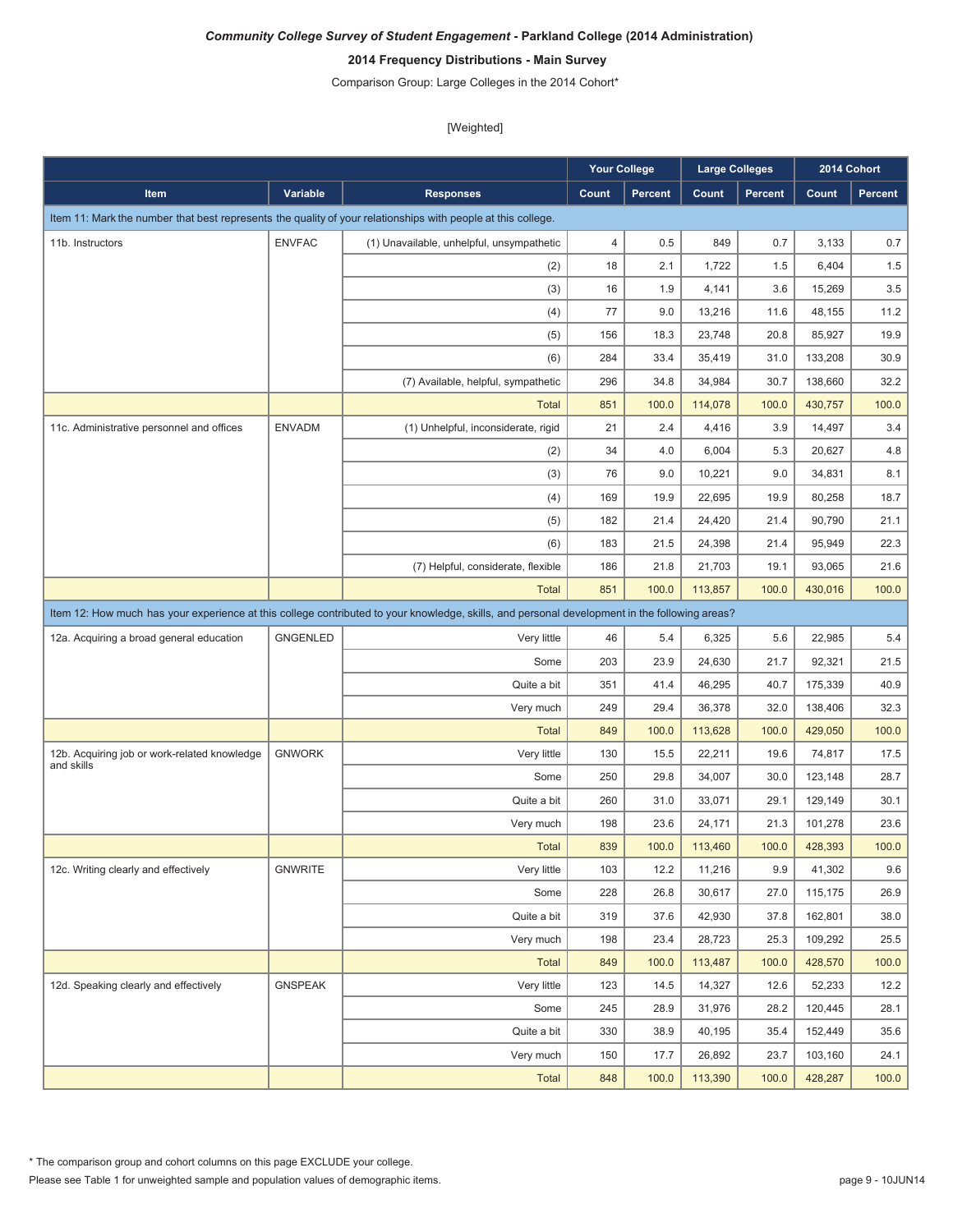# **2014 Frequency Distributions - Main Survey**

Comparison Group: Large Colleges in the 2014 Cohort\*

|                                                                     |                 |                                                                                                                                               | <b>Your College</b> |                | <b>Large Colleges</b> |                |         | 2014 Cohort |
|---------------------------------------------------------------------|-----------------|-----------------------------------------------------------------------------------------------------------------------------------------------|---------------------|----------------|-----------------------|----------------|---------|-------------|
| <b>Item</b>                                                         | Variable        | <b>Responses</b>                                                                                                                              | Count               | <b>Percent</b> | Count                 | <b>Percent</b> | Count   | Percent     |
|                                                                     |                 | Item 12: How much has your experience at this college contributed to your knowledge, skills, and personal development in the following areas? |                     |                |                       |                |         |             |
| 12e. Thinking critically and analytically                           | <b>GNANALY</b>  | Very little                                                                                                                                   | 52                  | 6.1            | 6,435                 | 5.7            | 23,878  | 5.6         |
|                                                                     |                 | Some                                                                                                                                          | 182                 | 21.5           | 26,109                | 23.0           | 96,649  | 22.6        |
|                                                                     |                 | Quite a bit                                                                                                                                   | 380                 | 44.7           | 46,565                | 41.0           | 175,755 | 41.0        |
|                                                                     |                 | Very much                                                                                                                                     | 235                 | 27.7           | 34,369                | 30.3           | 132,033 | 30.8        |
|                                                                     |                 | <b>Total</b>                                                                                                                                  | 850                 | 100.0          | 113,479               | 100.0          | 428,315 | 100.0       |
| 12f. Solving numerical problems                                     | <b>GNSOLVE</b>  | Very little                                                                                                                                   | 133                 | 15.7           | 15,989                | 14.1           | 57,641  | 13.5        |
|                                                                     |                 | Some                                                                                                                                          | 278                 | 32.9           | 31,721                | 28.0           | 119,490 | 27.9        |
|                                                                     |                 | Quite a bit                                                                                                                                   | 251                 | 29.7           | 38,347                | 33.9           | 146,266 | 34.2        |
|                                                                     |                 | Very much                                                                                                                                     | 184                 | 21.7           | 27,211                | 24.0           | 104,439 | 24.4        |
|                                                                     |                 | <b>Total</b>                                                                                                                                  | 846                 | 100.0          | 113,268               | 100.0          | 427,837 | 100.0       |
| 12g. Using computing and information                                | <b>GNCMPTS</b>  | Very little                                                                                                                                   | 81                  | 9.6            | 13,951                | 12.3           | 48,877  | 11.4        |
| technology                                                          |                 | Some                                                                                                                                          | 233                 | 27.6           | 29,809                | 26.3           | 108,735 | 25.4        |
|                                                                     |                 | Quite a bit                                                                                                                                   | 269                 | 31.9           | 36,429                | 32.1           | 140,378 | 32.8        |
|                                                                     |                 | Very much                                                                                                                                     | 262                 | 31.0           | 33,181                | 29.3           | 130,081 | 30.4        |
|                                                                     |                 | <b>Total</b>                                                                                                                                  | 846                 | 100.0          | 113,369               | 100.0          | 428,071 | 100.0       |
| 12h. Working effectively with others                                | <b>GNOTHERS</b> | Very little                                                                                                                                   | 90                  | 10.6           | 9,931                 | 8.8            | 35,335  | 8.3         |
|                                                                     |                 | Some                                                                                                                                          | 235                 | 27.6           | 33,573                | 29.6           | 122,659 | 28.6        |
|                                                                     |                 | Quite a bit                                                                                                                                   | 317                 | 37.3           | 40,993                | 36.1           | 156,307 | 36.5        |
|                                                                     |                 | Very much                                                                                                                                     | 208                 | 24.4           | 28,939                | 25.5           | 113,951 | 26.6        |
|                                                                     |                 | <b>Total</b>                                                                                                                                  | 850                 | 100.0          | 113,437               | 100.0          | 428,252 | 100.0       |
| 12i. Learning effectively on your own                               | <b>GNINQ</b>    | Very little                                                                                                                                   | 65                  | 7.6            | 7,124                 | 6.3            | 25,680  | 6.0         |
|                                                                     |                 | Some                                                                                                                                          | 199                 | 23.4           | 25,365                | 22.4           | 94,930  | 22.2        |
|                                                                     |                 | Quite a bit                                                                                                                                   | 331                 | 38.8           | 44,433                | 39.2           | 167,794 | 39.2        |
|                                                                     |                 | Very much                                                                                                                                     | 257                 | 30.1           | 36,526                | 32.2           | 139,897 | 32.7        |
|                                                                     |                 | <b>Total</b>                                                                                                                                  | 852                 | 100.0          | 113,449               | 100.0          | 428,301 | 100.0       |
| 12j. Understanding yourself                                         | <b>GNSELF</b>   | Very little                                                                                                                                   | 155                 | 18.3           | 17,740                | 15.7           | 65,081  | 15.2        |
|                                                                     |                 | Some                                                                                                                                          | 228                 | 26.9           | 31,261                | 27.6           | 117,540 | 27.5        |
|                                                                     |                 | Quite a bit                                                                                                                                   | 260                 | 30.6           | 34,736                | 30.7           | 132,221 | 30.9        |
|                                                                     |                 | Very much                                                                                                                                     | 205                 | 24.2           | 29,561                | 26.1           | 112,937 | 26.4        |
|                                                                     |                 | <b>Total</b>                                                                                                                                  | 849                 | 100.0          | 113,298               | 100.0          | 427,780 | 100.0       |
| 12k. Understanding people of other racial<br>and ethnic backgrounds | <b>GNDIVERS</b> | Very little                                                                                                                                   | 168                 | 19.8           | 22,805                | 20.2           | 88,527  | 20.7        |
|                                                                     |                 | Some                                                                                                                                          | 285                 | 33.7           | 35,510                | 31.4           | 134,616 | 31.5        |
|                                                                     |                 | Quite a bit                                                                                                                                   | 241                 | 28.5           | 31,500                | 27.8           | 116,789 | 27.3        |
|                                                                     |                 | Very much                                                                                                                                     | 152                 | 17.9           | 23,304                | 20.6           | 87,095  | 20.4        |
|                                                                     |                 | <b>Total</b>                                                                                                                                  | 846                 | 100.0          | 113,120               | 100.0          | 427,028 | 100.0       |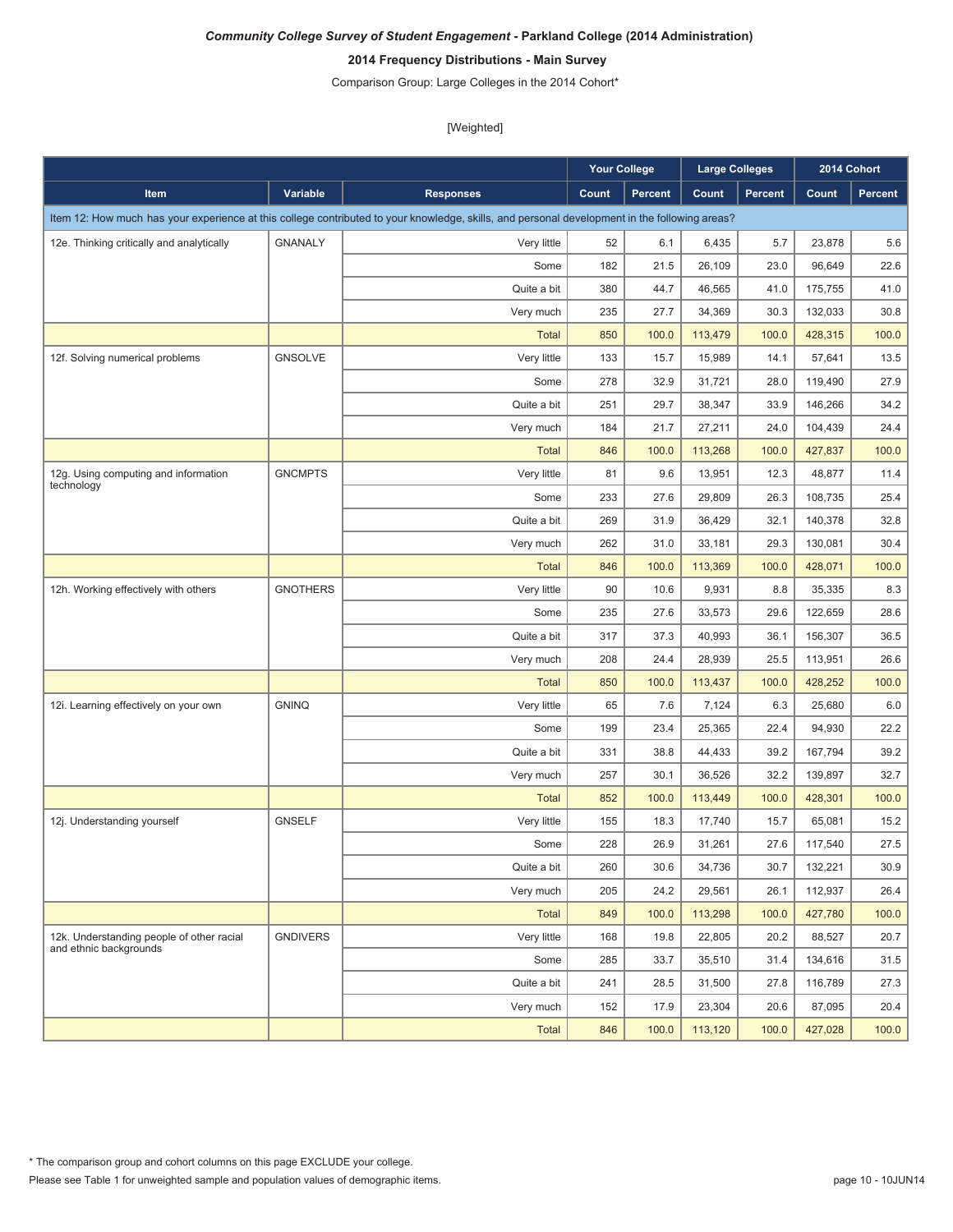# **2014 Frequency Distributions - Main Survey**

Comparison Group: Large Colleges in the 2014 Cohort\*

|                                                                         |                 |                                                                                                                                               | <b>Your College</b> |         | <b>Large Colleges</b> |         |         | 2014 Cohort |
|-------------------------------------------------------------------------|-----------------|-----------------------------------------------------------------------------------------------------------------------------------------------|---------------------|---------|-----------------------|---------|---------|-------------|
| Item                                                                    | Variable        | <b>Responses</b>                                                                                                                              | Count               | Percent | Count                 | Percent | Count   | Percent     |
|                                                                         |                 | Item 12: How much has your experience at this college contributed to your knowledge, skills, and personal development in the following areas? |                     |         |                       |         |         |             |
| 12I. Developing a personal code of values                               | <b>GNETHICS</b> | Very little                                                                                                                                   | 187                 | 22.2    | 24,743                | 21.9    | 88,978  | 20.8        |
| and ethics                                                              |                 | Some                                                                                                                                          | 265                 | 31.4    | 35,081                | 31.0    | 132,876 | 31.1        |
|                                                                         |                 | Quite a bit                                                                                                                                   | 230                 | 27.2    | 30,952                | 27.4    | 118,759 | 27.8        |
|                                                                         |                 | Very much                                                                                                                                     | 163                 | 19.3    | 22,361                | 19.8    | 86,484  | 20.2        |
|                                                                         |                 | <b>Total</b>                                                                                                                                  | 846                 | 100.0   | 113,137               | 100.0   | 427,098 | 100.0       |
| 12m. Contributing to the welfare of your                                | <b>GNCOMMUN</b> | Very little                                                                                                                                   | 303                 | 35.9    | 40,246                | 35.6    | 145,625 | 34.2        |
| community                                                               |                 | Some                                                                                                                                          | 298                 | 35.4    | 38,741                | 34.3    | 148,119 | 34.7        |
|                                                                         |                 | Quite a bit                                                                                                                                   | 144                 | 17.0    | 21,212                | 18.8    | 82,282  | 19.3        |
|                                                                         |                 | Very much                                                                                                                                     | 98                  | 11.7    | 12,747                | 11.3    | 50,399  | 11.8        |
|                                                                         |                 | <b>Total</b>                                                                                                                                  | 843                 | 100.0   | 112,946               | 100.0   | 426,425 | 100.0       |
| 12n. Developing clearer career goals                                    | CARGOAL         | Very little                                                                                                                                   | 130                 | 15.3    | 16,323                | 14.4    | 56,746  | 13.3        |
|                                                                         |                 | Some                                                                                                                                          | 221                 | 26.1    | 30,404                | 26.8    | 113,057 | 26.4        |
|                                                                         |                 | Quite a bit                                                                                                                                   | 272                 | 32.0    | 36,357                | 32.1    | 139,232 | 32.5        |
|                                                                         |                 | Very much                                                                                                                                     | 226                 | 26.6    | 30,256                | 26.7    | 118,818 | 27.8        |
|                                                                         |                 | <b>Total</b>                                                                                                                                  | 849                 | 100.0   | 113,340               | 100.0   | 427,854 | 100.0       |
| 12o. Gaining information about career                                   | <b>GAINCAR</b>  | Very little                                                                                                                                   | 140                 | 16.6    | 21,494                | 18.9    | 74,750  | 17.4        |
| opportunities                                                           |                 | Some                                                                                                                                          | 273                 | 32.4    | 32,533                | 28.7    | 121,375 | 28.3        |
|                                                                         |                 | Quite a bit                                                                                                                                   | 224                 | 26.6    | 32,697                | 28.8    | 125,516 | 29.3        |
|                                                                         |                 | Very much                                                                                                                                     | 207                 | 24.5    | 26,799                | 23.6    | 106,863 | 24.9        |
|                                                                         |                 | <b>Total</b>                                                                                                                                  | 845                 | 100.0   | 113,523               | 100.0   | 428,505 | 100.0       |
| Item 13.1: How often do you use the following services at this college? |                 |                                                                                                                                               |                     |         |                       |         |         |             |
| 13.1a. Academic advising/planning                                       | <b>USEACAD</b>  | Don't know/N.A.                                                                                                                               | 53                  | 6.3     | 8,186                 | 7.3     | 30,408  | 7.2         |
| [SUPPORT]                                                               |                 | Rarely/Never                                                                                                                                  | 242                 | 28.7    | 38,194                | 34.1    | 136,439 | 32.3        |
|                                                                         |                 | Sometimes                                                                                                                                     | 421                 | 50.0    | 49,204                | 44.0    | 189,810 | 44.9        |
|                                                                         |                 | Often                                                                                                                                         | 126                 | 15.0    | 16,269                | 14.5    | 66,147  | 15.6        |
|                                                                         |                 | <b>Total</b>                                                                                                                                  | 842                 | 100.0   | 111,853               | 100.0   | 422,804 | 100.0       |
| 13.1b. Career counseling [SUPPORT]                                      | <b>USECACOU</b> | Don't know/N.A.                                                                                                                               | 170                 | 20.3    | 21,992                | 19.8    | 84,316  | 20.0        |
|                                                                         |                 | Rarely/Never                                                                                                                                  | 451                 | 53.8    | 56,342                | 50.6    | 211,836 | 50.3        |
|                                                                         |                 | Sometimes                                                                                                                                     | 158                 | 18.8    | 25,915                | 23.3    | 97,580  | 23.2        |
|                                                                         |                 | Often                                                                                                                                         | 59                  | 7.1     | 7,078                 | 6.4     | 27,024  | $6.4\,$     |
|                                                                         |                 | <b>Total</b>                                                                                                                                  | 839                 | 100.0   | 111,326               | 100.0   | 420,757 | 100.0       |
| 13.1c. Job placement assistance                                         | <b>USEJOBPL</b> | Don't know/N.A.                                                                                                                               | 329                 | 39.5    | 44,487                | 40.3    | 165,866 | 39.7        |
|                                                                         |                 | Rarely/Never                                                                                                                                  | 401                 | 48.2    | 53,547                | 48.5    | 199,709 | 47.8        |
|                                                                         |                 | Sometimes                                                                                                                                     | 71                  | 8.5     | 9,451                 | 8.6     | 39,070  | 9.4         |
|                                                                         |                 | Often                                                                                                                                         | 31                  | 3.7     | 3,000                 | 2.7     | 13,120  | 3.1         |
|                                                                         |                 | <b>Total</b>                                                                                                                                  | 832                 | 100.0   | 110,485               | 100.0   | 417,766 | 100.0       |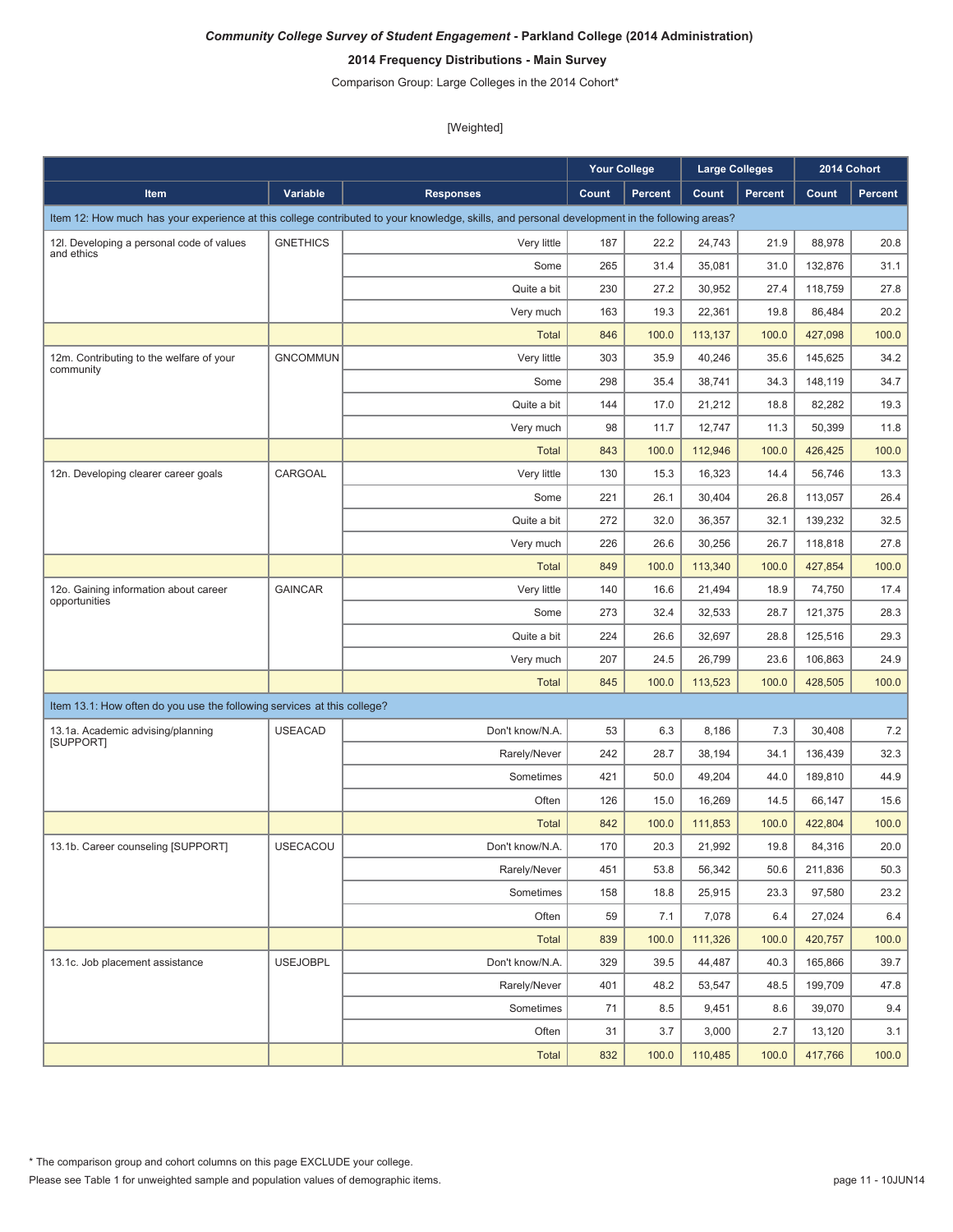# **2014 Frequency Distributions - Main Survey**

Comparison Group: Large Colleges in the 2014 Cohort\*

|                                                                         |                 |                  | <b>Your College</b> |         | <b>Large Colleges</b> |         |         | 2014 Cohort |
|-------------------------------------------------------------------------|-----------------|------------------|---------------------|---------|-----------------------|---------|---------|-------------|
| <b>Item</b>                                                             | Variable        | <b>Responses</b> | Count               | Percent | Count                 | Percent | Count   | Percent     |
| Item 13.1: How often do you use the following services at this college? |                 |                  |                     |         |                       |         |         |             |
| 13.1d. Peer or other tutoring [STUEFF]                                  | <b>USETUTOR</b> | Don't know/N.A.  | 228                 | 27.5    | 25,786                | 23.4    | 98,122  | 23.5        |
|                                                                         |                 | Rarely/Never     | 385                 | 46.4    | 51,178                | 46.4    | 192,628 | 46.2        |
|                                                                         |                 | Sometimes        | 146                 | 17.6    | 23,175                | 21.0    | 87,053  | 20.9        |
|                                                                         |                 | Often            | 70                  | 8.5     | 10,212                | 9.3     | 39,267  | 9.4         |
|                                                                         |                 | <b>Total</b>     | 829                 | 100.0   | 110,351               | 100.0   | 417,070 | 100.0       |
| 13.1e. Skill labs (writing, math, etc.)                                 | <b>USELAB</b>   | Don't know/N.A.  | 204                 | 24.5    | 23,717                | 21.5    | 85,953  | 20.7        |
| [STUEFF]                                                                |                 | Rarely/Never     | 351                 | 42.1    | 42,107                | 38.3    | 153,175 | 36.8        |
|                                                                         |                 | Sometimes        | 165                 | 19.8    | 26,489                | 24.1    | 103,698 | 24.9        |
|                                                                         |                 | Often            | 114                 | 13.6    | 17,748                | 16.1    | 73,349  | 17.6        |
|                                                                         |                 | <b>Total</b>     | 833                 | 100.0   | 110,061               | 100.0   | 416,175 | 100.0       |
| 13.1f. Child care                                                       | <b>USECHLD</b>  | Don't know/N.A.  | 459                 | 55.9    | 61,105                | 55.4    | 232,442 | 55.8        |
|                                                                         |                 | Rarely/Never     | 327                 | 39.8    | 43,870                | 39.8    | 161,438 | 38.8        |
|                                                                         |                 | Sometimes        | 13                  | 1.5     | 3,082                 | 2.8     | 12,386  | 3.0         |
|                                                                         |                 | Often            | 23                  | 2.7     | 2,191                 | 2.0     | 10,067  | 2.4         |
|                                                                         |                 | <b>Total</b>     | 822                 | 100.0   | 110,248               | 100.0   | 416,333 | 100.0       |
| 13.1g. Financial aid advising                                           | <b>USEFAADV</b> | Don't know/N.A.  | 185                 | 22.3    | 21,218                | 19.2    | 73,230  | 17.6        |
|                                                                         |                 | Rarely/Never     | 273                 | 32.9    | 35,478                | 32.2    | 125,801 | 30.2        |
|                                                                         |                 | Sometimes        | 213                 | 25.6    | 33,163                | 30.1    | 134,068 | 32.2        |
|                                                                         |                 | Often            | 159                 | 19.2    | 20,448                | 18.5    | 83,824  | 20.1        |
|                                                                         |                 | <b>Total</b>     | 830                 | 100.0   | 110,307               | 100.0   | 416,923 | 100.0       |
| 13.1h. Computer lab [STUEFF]                                            | <b>USECOMLB</b> | Don't know/N.A.  | 125                 | 15.2    | 14,262                | 12.9    | 51,570  | 12.4        |
|                                                                         |                 | Rarely/Never     | 224                 | 27.2    | 28,641                | 26.0    | 105,183 | 25.2        |
|                                                                         |                 | Sometimes        | 245                 | 29.8    | 33,654                | 30.5    | 129,089 | 31.0        |
|                                                                         |                 | Often            | 229                 | 27.8    | 33,771                | 30.6    | 131,223 | 31.5        |
|                                                                         |                 | <b>Total</b>     | 822                 | 100.0   | 110,328               | 100.0   | 417,065 | 100.0       |
| 13.1i. Student organizations                                            | <b>USESTORG</b> | Don't know/N.A.  | 300                 | 36.3    | 39,127                | 35.7    | 144,335 | 34.9        |
|                                                                         |                 | Rarely/Never     | 378                 | 45.8    | 50,829                | 46.4    | 189,115 | 45.7        |
|                                                                         |                 | Sometimes        | 88                  | 10.6    | 13,524                | 12.4    | 55,139  | 13.3        |
|                                                                         |                 | Often            | 59                  | 7.2     | 6,011                 | 5.5     | 25,360  | 6.1         |
|                                                                         |                 | Total            | 825                 | 100.0   | 109,491               | 100.0   | 413,949 | 100.0       |
| 13.1j. Transfer credit assistance                                       | <b>USETRCRD</b> | Don't know/N.A.  | 301                 | 36.3    | 36,627                | 33.2    | 141,894 | 34.0        |
|                                                                         |                 | Rarely/Never     | 309                 | 37.3    | 43,260                | 39.2    | 159,471 | 38.2        |
|                                                                         |                 | Sometimes        | 145                 | 17.5    | 22,191                | 20.1    | 83,605  | 20.0        |
|                                                                         |                 | Often            | 74                  | 8.9     | 8,393                 | 7.6     | 32,311  | 7.7         |
|                                                                         |                 | <b>Total</b>     | 829                 | 100.0   | 110,471               | 100.0   | 417,281 | 100.0       |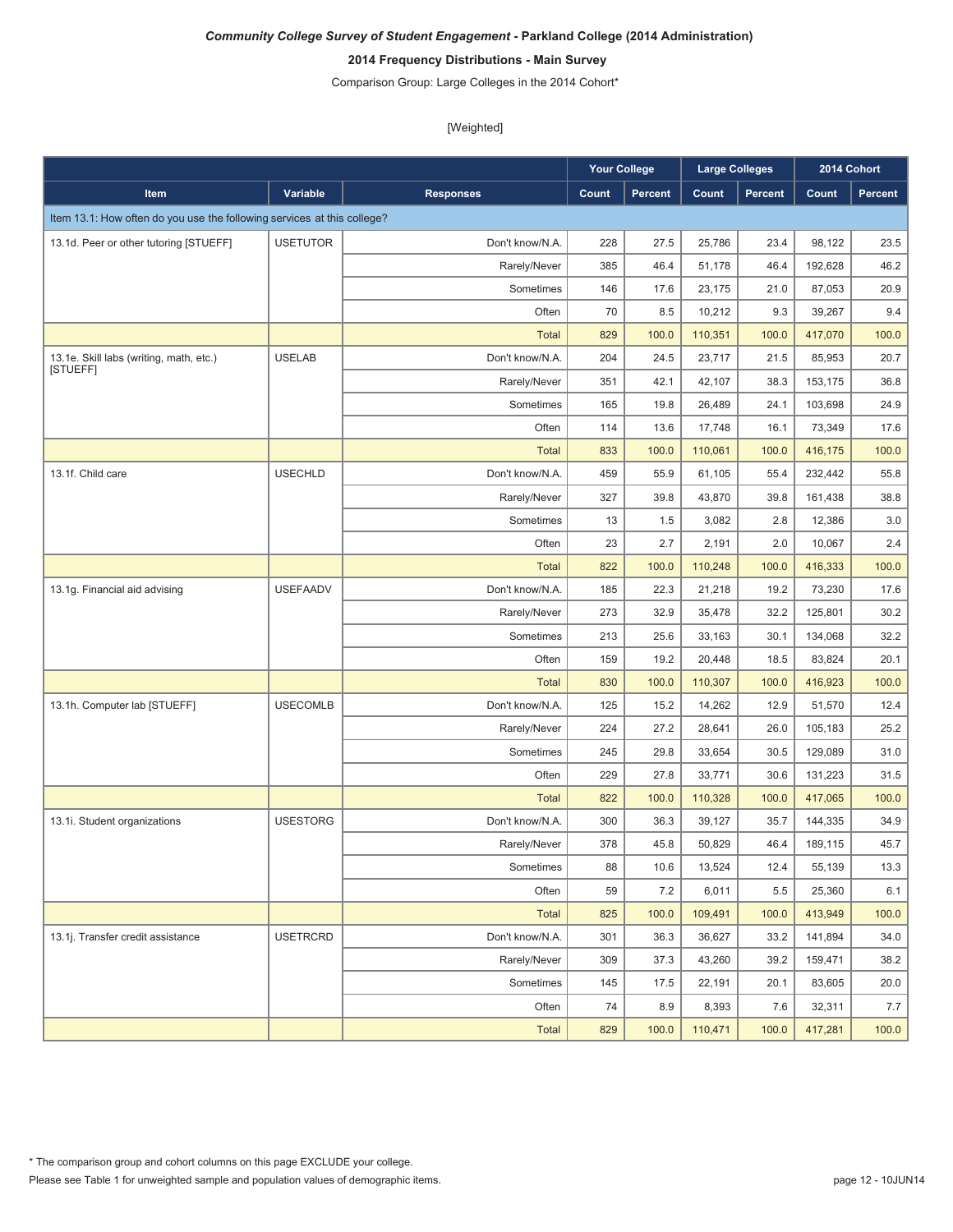# **2014 Frequency Distributions - Main Survey**

Comparison Group: Large Colleges in the 2014 Cohort\*

|                                                                               |                 |                  | <b>Your College</b> |                | Large Colleges |                |         | 2014 Cohort    |
|-------------------------------------------------------------------------------|-----------------|------------------|---------------------|----------------|----------------|----------------|---------|----------------|
| Item                                                                          | Variable        | <b>Responses</b> | Count               | <b>Percent</b> | Count          | <b>Percent</b> | Count   | <b>Percent</b> |
| Item 13.1: How often do you use the following services at this college?       |                 |                  |                     |                |                |                |         |                |
| 13.1k. Services to students with disabilities                                 | <b>USEDISAB</b> | Don't know/N.A.  | 435                 | 52.5           | 60,748         | 54.9           | 231,631 | 55.4           |
|                                                                               |                 | Rarely/Never     | 306                 | 36.8           | 39,199         | 35.4           | 145,218 | 34.7           |
|                                                                               |                 | Sometimes        | 33                  | 4.0            | 5,601          | 5.1            | 22,153  | 5.3            |
|                                                                               |                 | Often            | 55                  | 6.6            | 5,099          | 4.6            | 19,114  | 4.6            |
|                                                                               |                 | <b>Total</b>     | 830                 | 100.0          | 110,647        | 100.0          | 418,115 | 100.0          |
| Item 13.2: How satisfied are you with the following services at this college? |                 |                  |                     |                |                |                |         |                |
| 13.2a. Academic advising/planning                                             | <b>SATACAD</b>  | N.A.             | 108                 | 13.1           | 17,940         | 16.5           | 63,793  | 15.5           |
|                                                                               |                 | Not at all       | 98                  | 11.9           | 11,927         | 11.0           | 40,756  | 9.9            |
|                                                                               |                 | Somewhat         | 359                 | 43.6           | 47,174         | 43.3           | 175,744 | 42.7           |
|                                                                               |                 | Very             | 259                 | 31.4           | 31,878         | 29.3           | 131,566 | 31.9           |
|                                                                               |                 | <b>Total</b>     | 824                 | 100.0          | 108,918        | 100.0          | 411,859 | 100.0          |
| 13.2b. Career counseling                                                      | SATCACOU        | N.A.             | 357                 | 44.2           | 45,090         | 41.8           | 167,886 | 41.2           |
|                                                                               |                 | Not at all       | 95                  | 11.8           | 14,165         | 13.1           | 53,061  | 13.0           |
|                                                                               |                 | Somewhat         | 201                 | 24.9           | 30,351         | 28.2           | 114,558 | 28.1           |
|                                                                               |                 | Very             | 154                 | 19.1           | 18,182         | 16.9           | 72,145  | 17.7           |
|                                                                               |                 | <b>Total</b>     | 808                 | 100.0          | 107,788        | 100.0          | 407,650 | 100.0          |
| 13.2c. Job placement assistance                                               | SATJOBPL        | N.A.             | 513                 | 63.8           | 67,928         | 63.8           | 249,118 | 61.8           |
|                                                                               |                 | Not at all       | 96                  | 12.0           | 14,531         | 13.6           | 55,230  | 13.7           |
|                                                                               |                 | Somewhat         | 120                 | 14.9           | 16,434         | 15.4           | 66,232  | 16.4           |
|                                                                               |                 | Very             | 76                  | 9.4            | 7,592          | 7.1            | 32,529  | 8.1            |
|                                                                               |                 | <b>Total</b>     | 804                 | 100.0          | 106,485        | 100.0          | 403,109 | 100.0          |
| 13.2d. Peer or other tutoring                                                 | <b>SATTUTOR</b> | N.A.             | 397                 | 49.4           | 49,065         | 46.1           | 183,619 | 45.5           |
|                                                                               |                 | Not at all       | 79                  | 9.8            | 9,537          | 9.0            | 36,373  | 9.0            |
|                                                                               |                 | Somewhat         | 189                 | 23.6           | 26,411         | 24.8           | 99,345  | 24.6           |
|                                                                               |                 | Very             | 139                 | 17.3           | 21,516         | 20.2           | 84,039  | 20.8           |
|                                                                               |                 | <b>Total</b>     | 803                 | 100.0          | 106,528        | 100.0          | 403,376 | 100.0          |
| 13.2e. Skill labs (writing, math, etc.)                                       | <b>SATLAB</b>   | N.A.             | 367                 | 45.8           | 43,713         | 41.2           | 157,355 | 39.2           |
|                                                                               |                 | Not at all       | 56                  | 6.9            | 7,731          | 7.3            | 28,367  | 7.1            |
|                                                                               |                 | Somewhat         | 197                 | 24.5           | 29,424         | 27.7           | 114,278 | 28.4           |
|                                                                               |                 | Very             | 182                 | 22.8           | 25,262         | 23.8           | 101,917 | 25.4           |
|                                                                               |                 | Total            | 802                 | 100.0          | 106,131        | 100.0          | 401,916 | 100.0          |
| 13.2f. Child care                                                             | <b>SATCHLD</b>  | N.A.             | 641                 | 81.1           | 83,300         | 78.7           | 311,070 | 77.7           |
|                                                                               |                 | Not at all       | 65                  | 8.3            | 10,017         | 9.5            | 38,933  | 9.7            |
|                                                                               |                 | Somewhat         | 46                  | 5.8            | 7,668          | 7.2            | 30,215  | 7.5            |
|                                                                               |                 | Very             | 38                  | 4.8            | 4,836          | 4.6            | 20,106  | $5.0\,$        |
|                                                                               |                 | Total            | 790                 | 100.0          | 105,821        | 100.0          | 400,323 | 100.0          |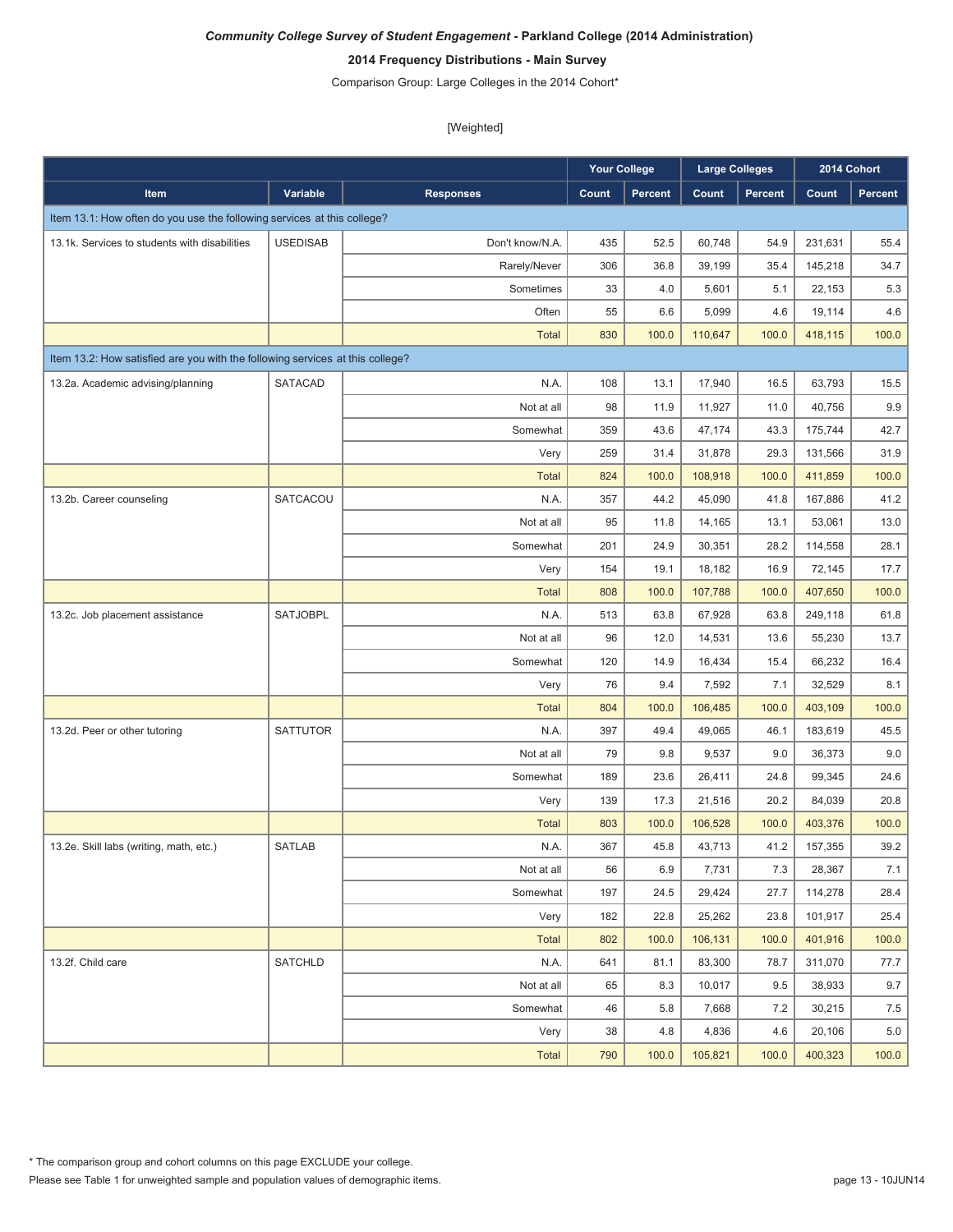# **2014 Frequency Distributions - Main Survey**

Comparison Group: Large Colleges in the 2014 Cohort\*

[Weighted]

|                                                                               |                 |                  | <b>Your College</b> |                | <b>Large Colleges</b> |         |         | 2014 Cohort |
|-------------------------------------------------------------------------------|-----------------|------------------|---------------------|----------------|-----------------------|---------|---------|-------------|
| Item                                                                          | Variable        | <b>Responses</b> | Count               | <b>Percent</b> | Count                 | Percent | Count   | Percent     |
| Item 13.2: How satisfied are you with the following services at this college? |                 |                  |                     |                |                       |         |         |             |
| 13.2g. Financial aid advising                                                 | SATFAADV        | N.A.             | 293                 | 36.3           | 34,111                | 32.0    | 115,463 | 28.6        |
|                                                                               |                 | Not at all       | 103                 | 12.7           | 13,812                | 13.0    | 50,194  | 12.5        |
|                                                                               |                 | Somewhat         | 193                 | 23.9           | 29,713                | 27.9    | 114,630 | 28.4        |
|                                                                               |                 | Very             | 219                 | 27.1           | 28,817                | 27.1    | 122,867 | 30.5        |
|                                                                               |                 | <b>Total</b>     | 807                 | 100.0          | 106,453               | 100.0   | 403,154 | 100.0       |
| 13.2h. Computer lab                                                           | <b>SATCOMLB</b> | N.A.             | 206                 | 25.7           | 25,031                | 23.5    | 88,576  | 21.9        |
|                                                                               |                 | Not at all       | 45                  | 5.6            | 5,768                 | 5.4     | 21,392  | 5.3         |
|                                                                               |                 | Somewhat         | 191                 | 23.8           | 30,457                | 28.6    | 115,318 | 28.6        |
|                                                                               |                 | Very             | 360                 | 44.9           | 45,340                | 42.5    | 178,347 | 44.2        |
|                                                                               |                 | <b>Total</b>     | 801                 | 100.0          | 106,596               | 100.0   | 403,634 | 100.0       |
| 13.2i. Student organizations                                                  | <b>SATSTORG</b> | N.A.             | 476                 | 60.9           | 62,413                | 59.3    | 228,475 | 57.3        |
|                                                                               |                 | Not at all       | 77                  | 9.8            | 10,544                | 10.0    | 39,943  | 10.0        |
|                                                                               |                 | Somewhat         | 146                 | 18.7           | 21,198                | 20.1    | 83.823  | 21.0        |
|                                                                               |                 | Very             | 83                  | 10.6           | 11,144                | 10.6    | 46,570  | 11.7        |
|                                                                               |                 | <b>Total</b>     | 781                 | 100.0          | 105,298               | 100.0   | 398,812 | 100.0       |
| 13.2j. Transfer credit assistance                                             | <b>SATTRCRD</b> | N.A.             | 441                 | 55.3           | 54,006                | 50.7    | 202,629 | 50.3        |
|                                                                               |                 | Not at all       | 79                  | 9.9            | 12,171                | 11.4    | 45,465  | 11.3        |
|                                                                               |                 | Somewhat         | 172                 | 21.6           | 24,283                | 22.8    | 90,497  | 22.5        |
|                                                                               |                 | Very             | 105                 | 13.2           | 15,960                | 15.0    | 64,131  | 15.9        |
|                                                                               |                 | <b>Total</b>     | 797                 | 100.0          | 106,420               | 100.0   | 402,723 | 100.0       |
| 13.2k. Services to students with disabilities                                 | <b>SATDISAB</b> | N.A.             | 579                 | 73.5           | 78,336                | 73.8    | 293,331 | 73.0        |
|                                                                               |                 | Not at all       | 51                  | 6.5            | 8,066                 | 7.6     | 30,466  | 7.6         |
|                                                                               |                 | Somewhat         | 71                  | 9.0            | 10,179                | 9.6     | 40,088  | 10.0        |
|                                                                               |                 | Very             | 86                  | 10.9           | 9,555                 | 9.0     | 37,860  | 9.4         |
|                                                                               |                 | <b>Total</b>     | 787                 | 100.0          | 106,136               | 100.0   | 401,745 | 100.0       |
| Item 13.3: How important are the following services to you at this college?   |                 |                  |                     |                |                       |         |         |             |
| 13.3a. Academic advising/planning                                             | <b>IMPACAD</b>  | Not at all       | 71                  | 8.6            | 9,585                 | 8.9     | 34,768  | 8.5         |
|                                                                               |                 | Somewhat         | 228                 | 27.9           | 27,613                | 25.6    | 105,150 | 25.7        |
|                                                                               |                 | Very             | 521                 | 63.5           | 70,866                | 65.6    | 268,861 | 65.8        |
|                                                                               |                 | <b>Total</b>     | 820                 | 100.0          | 108,064               | 100.0   | 408,779 | 100.0       |
| 13.3b. Career counseling                                                      | <b>IMPCACOU</b> | Not at all       | 199                 | 24.6           | 20,482                | 19.2    | 78,667  | 19.5        |
|                                                                               |                 | Somewhat         | 235                 | 29.2           | 29,719                | 27.8    | 115,427 | 28.6        |
|                                                                               |                 | Very             | 372                 | 46.1           | 56,516                | 53.0    | 209,724 | 51.9        |
|                                                                               |                 | <b>Total</b>     | 806                 | 100.0          | 106,717               | 100.0   | 403,818 | 100.0       |
| 13.3c. Job placement assistance                                               | <b>IMPJOBPL</b> | Not at all       | 298                 | 37.7           | 33,932                | 32.2    | 124,700 | 31.2        |
|                                                                               |                 | Somewhat         | 224                 | 28.3           | 30,482                | 28.9    | 113,873 | 28.5        |
|                                                                               |                 | Very             | 269                 | 34.0           | 41,055                | 38.9    | 160,641 | 40.2        |
|                                                                               |                 | <b>Total</b>     | 791                 | 100.0          | 105,469               | 100.0   | 399,214 | 100.0       |

\* The comparison group and cohort columns on this page EXCLUDE your college.

Please see Table 1 for unweighted sample and population values of demographic items.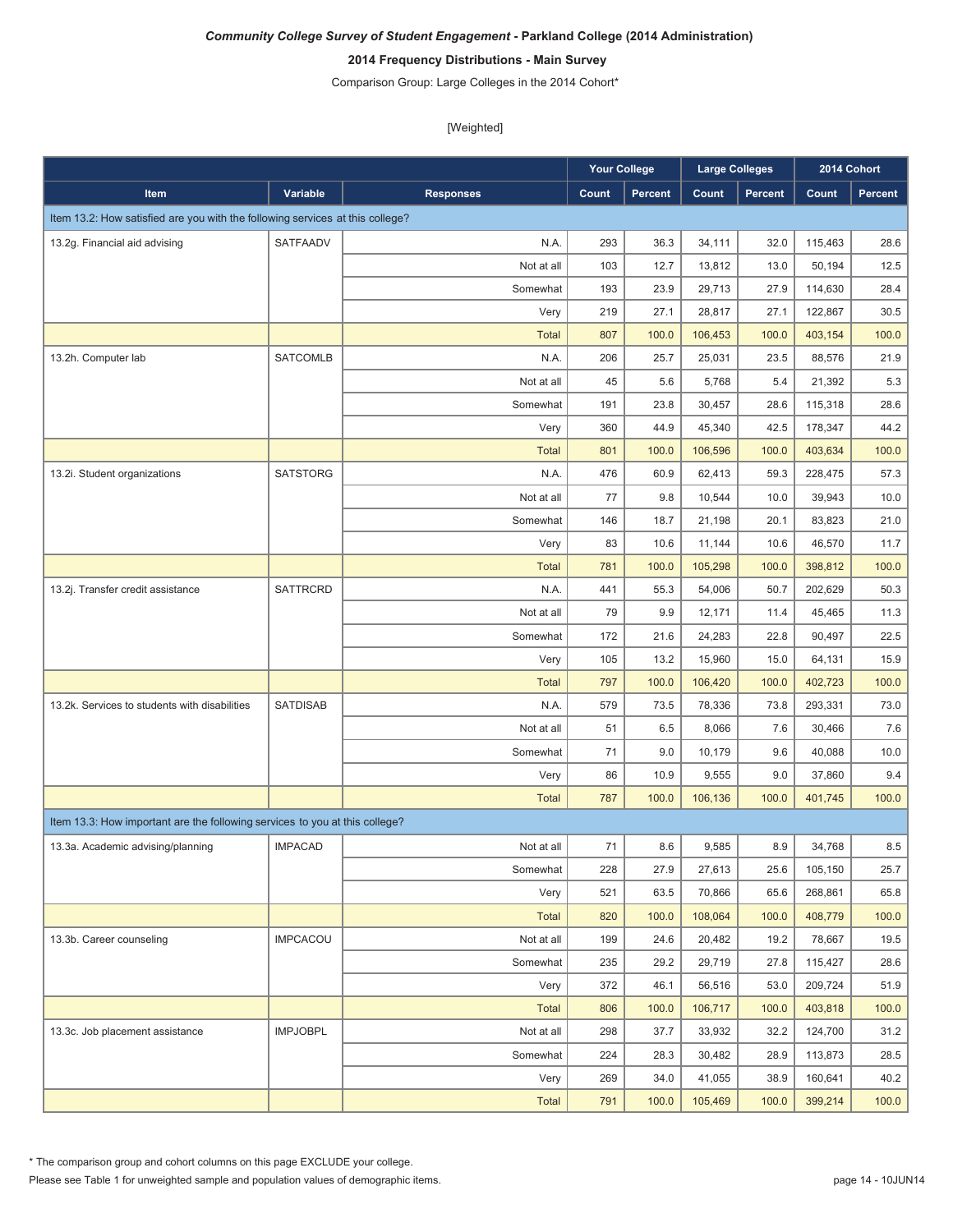# **2014 Frequency Distributions - Main Survey**

Comparison Group: Large Colleges in the 2014 Cohort\*

[Weighted]

|                                                                             |                 |                                                                                                                  | <b>Your College</b> |                | <b>Large Colleges</b> |                |         | 2014 Cohort    |
|-----------------------------------------------------------------------------|-----------------|------------------------------------------------------------------------------------------------------------------|---------------------|----------------|-----------------------|----------------|---------|----------------|
| Item                                                                        | Variable        | <b>Responses</b>                                                                                                 | Count               | <b>Percent</b> | Count                 | <b>Percent</b> | Count   | <b>Percent</b> |
| Item 13.3: How important are the following services to you at this college? |                 |                                                                                                                  |                     |                |                       |                |         |                |
| 13.3d. Peer or other tutoring                                               | <b>IMPTUTOR</b> | Not at all                                                                                                       | 249                 | 31.5           | 26,824                | 25.4           | 102,066 | 25.6           |
|                                                                             |                 | Somewhat                                                                                                         | 235                 | 29.8           | 33,178                | 31.5           | 125,562 | 31.5           |
|                                                                             |                 | Very                                                                                                             | 306                 | 38.8           | 45,463                | 43.1           | 171,598 | 43.0           |
|                                                                             |                 | <b>Total</b>                                                                                                     | 791                 | 100.0          | 105,465               | 100.0          | 399,227 | 100.0          |
| 13.3e. Skill labs (writing, math, etc.)                                     | <b>IMPLAB</b>   | Not at all                                                                                                       | 233                 | 29.4           | 24,360                | 23.2           | 88,950  | 22.4           |
|                                                                             |                 | Somewhat                                                                                                         | 231                 | 29.1           | 32,328                | 30.8           | 123,050 | 31.0           |
|                                                                             |                 | Very                                                                                                             | 329                 | 41.5           | 48,313                | 46.0           | 185,485 | 46.7           |
|                                                                             |                 | <b>Total</b>                                                                                                     | 792                 | 100.0          | 105,001               | 100.0          | 397,485 | 100.0          |
| 13.3f. Child care                                                           | <b>IMPCHLD</b>  | Not at all                                                                                                       | 463                 | 58.9           | 57,359                | 54.8           | 214,167 | 54.1           |
|                                                                             |                 | Somewhat                                                                                                         | 143                 | 18.2           | 19,177                | 18.3           | 73,754  | 18.6           |
|                                                                             |                 | Very                                                                                                             | 180                 | 22.9           | 28,061                | 26.8           | 107,893 | 27.3           |
|                                                                             |                 | <b>Total</b>                                                                                                     | 786                 | 100.0          | 104,598               | 100.0          | 395,814 | 100.0          |
| 13.3g. Financial aid advising                                               | <b>IMPFAADV</b> | Not at all                                                                                                       | 185                 | 23.2           | 19.797                | 18.7           | 68,541  | 17.1           |
|                                                                             |                 | Somewhat                                                                                                         | 147                 | 18.4           | 19,057                | 18.0           | 71,303  | 17.8           |
|                                                                             |                 | Very                                                                                                             | 467                 | 58.4           | 66,740                | 63.2           | 259.846 | 65.0           |
|                                                                             |                 | <b>Total</b>                                                                                                     | 799                 | 100.0          | 105,594               | 100.0          | 399,690 | 100.0          |
| 13.3h. Computer lab                                                         | <b>IMPCOMLB</b> | Not at all                                                                                                       | 155                 | 19.5           | 16,545                | 15.6           | 59,172  | 14.8           |
|                                                                             |                 | Somewhat                                                                                                         | 218                 | 27.4           | 28,222                | 26.7           | 106,216 | 26.5           |
|                                                                             |                 | Very                                                                                                             | 423                 | 53.1           | 61,094                | 57.7           | 235,144 | 58.7           |
|                                                                             |                 | <b>Total</b>                                                                                                     | 797                 | 100.0          | 105,861               | 100.0          | 400,533 | 100.0          |
| 13.3i. Student organizations                                                | <b>IMPSTORG</b> | Not at all                                                                                                       | 329                 | 41.9           | 40,218                | 38.6           | 149,663 | 37.9           |
|                                                                             |                 | Somewhat                                                                                                         | 264                 | 33.6           | 37,101                | 35.6           | 141,036 | 35.7           |
|                                                                             |                 | Very                                                                                                             | 193                 | 24.6           | 26,893                | 25.8           | 103,836 | 26.3           |
|                                                                             |                 | <b>Total</b>                                                                                                     | 785                 | 100.0          | 104,212               | 100.0          | 394,535 | 100.0          |
| 13.3j. Transfer credit assistance                                           | <b>IMPTRCRD</b> | Not at all                                                                                                       | 249                 | 31.3           | 27,072                | 25.7           | 105,049 | 26.3           |
|                                                                             |                 | Somewhat                                                                                                         | 183                 | 23.0           | 23,313                | 22.1           | 89,479  | 22.4           |
|                                                                             |                 | Very                                                                                                             | 363                 | 45.7           | 55,047                | 52.2           | 204.334 | 51.2           |
|                                                                             |                 | <b>Total</b>                                                                                                     | 795                 | 100.0          | 105,431               | 100.0          | 398,862 | 100.0          |
| 13.3k. Services to students with disabilities                               | <b>IMPDISAB</b> | Not at all                                                                                                       | 360                 | 45.1           | 41,970                | 39.9           | 156,446 | 39.3           |
|                                                                             |                 | Somewhat                                                                                                         | 125                 | 15.7           | 16,538                | 15.7           | 62,905  | 15.8           |
|                                                                             |                 | Very                                                                                                             | 313                 | 39.2           | 46,658                | 44.4           | 178,519 | 44.9           |
|                                                                             |                 | <b>Total</b>                                                                                                     | 798                 | 100.0          | 105,166               | 100.0          | 397,870 | 100.0          |
|                                                                             |                 | Item 14: How likely is it that the following issues would cause you to withdraw from class or from this college? |                     |                |                       |                |         |                |
| 14a. Working full-time                                                      | <b>WRKFULL</b>  | Not likely                                                                                                       | 365                 | 42.9           | 42,854                | 37.8           | 165,477 | 38.6           |
|                                                                             |                 | Somewhat likely                                                                                                  | 175                 | 20.6           | 24,715                | 21.8           | 93,212  | 21.8           |
|                                                                             |                 | Likely                                                                                                           | 147                 | 17.3           | 21,271                | 18.8           | 79,261  | 18.5           |
|                                                                             |                 | Very likely                                                                                                      | 164                 | 19.2           | 24,507                | 21.6           | 90,476  | 21.1           |
|                                                                             |                 | <b>Total</b>                                                                                                     | 852                 | 100.0          | 113,347               | 100.0          | 428,427 | 100.0          |

\* The comparison group and cohort columns on this page EXCLUDE your college.

Please see Table 1 for unweighted sample and population values of demographic items.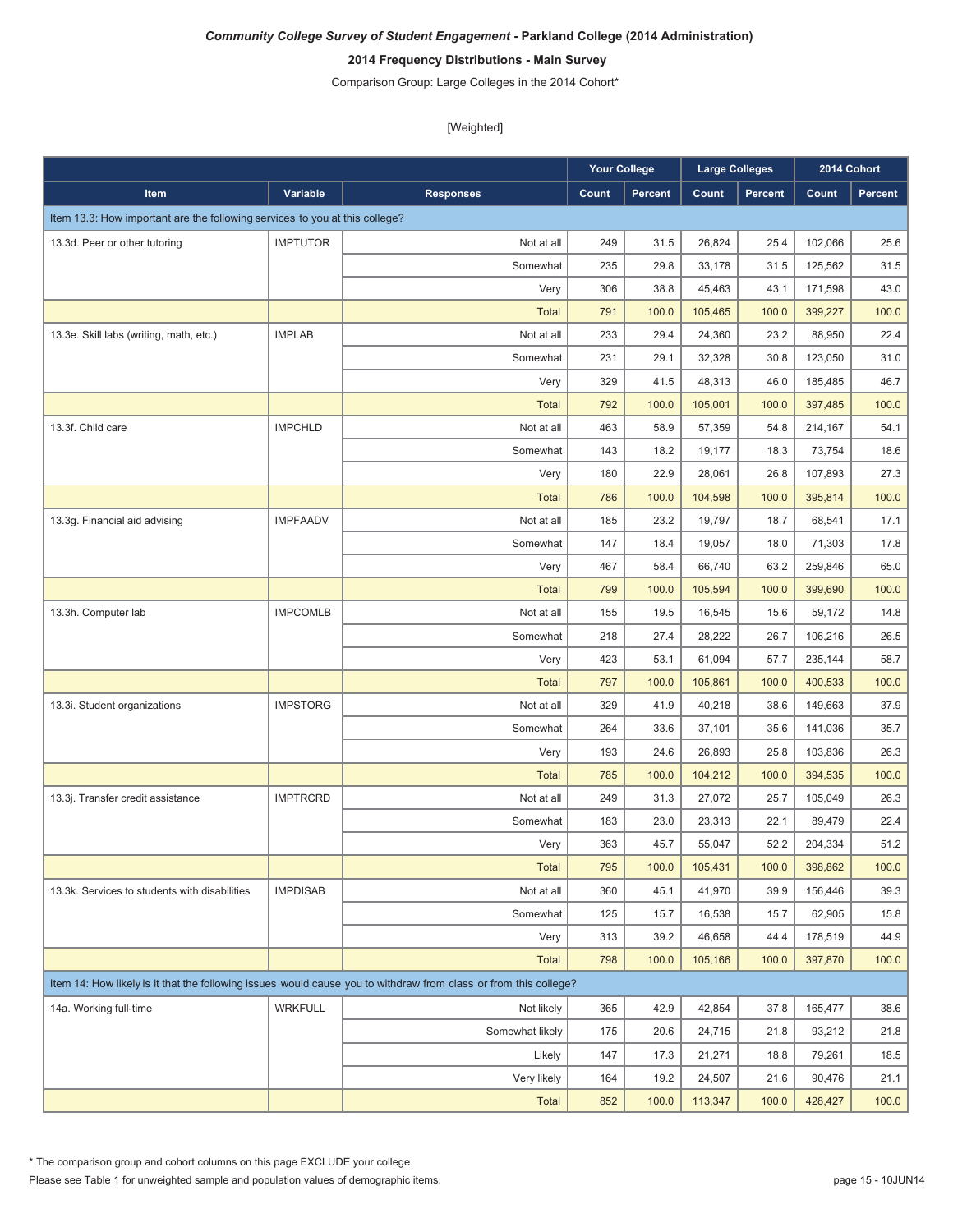# **2014 Frequency Distributions - Main Survey**

Comparison Group: Large Colleges in the 2014 Cohort\*

|                                                                                             |                 |                                                                                                                  | <b>Your College</b> |                | <b>Large Colleges</b> |                |         | 2014 Cohort    |
|---------------------------------------------------------------------------------------------|-----------------|------------------------------------------------------------------------------------------------------------------|---------------------|----------------|-----------------------|----------------|---------|----------------|
| Item                                                                                        | Variable        | <b>Responses</b>                                                                                                 | Count               | <b>Percent</b> | Count                 | <b>Percent</b> | Count   | <b>Percent</b> |
|                                                                                             |                 | Item 14: How likely is it that the following issues would cause you to withdraw from class or from this college? |                     |                |                       |                |         |                |
| 14b. Caring for dependents                                                                  | CAREDEP         | Not likely                                                                                                       | 465                 | 54.6           | 55,028                | 48.7           | 208,029 | 48.7           |
|                                                                                             |                 | Somewhat likely                                                                                                  | 171                 | 20.1           | 25.093                | 22.2           | 96,658  | 22.6           |
|                                                                                             |                 | Likely                                                                                                           | 132                 | 15.5           | 18,694                | 16.5           | 69,374  | 16.2           |
|                                                                                             |                 | Very likely                                                                                                      | 83                  | 9.8            | 14,212                | 12.6           | 53,224  | 12.5           |
|                                                                                             |                 | <b>Total</b>                                                                                                     | 851                 | 100.0          | 113,027               | 100.0          | 427,284 | 100.0          |
| 14c. Academically unprepared                                                                | <b>ACADUNP</b>  | Not likely                                                                                                       | 462                 | 54.6           | 62,604                | 55.6           | 242,234 | 56.9           |
|                                                                                             |                 | Somewhat likely                                                                                                  | 199                 | 23.5           | 26,725                | 23.7           | 99,908  | 23.5           |
|                                                                                             |                 | Likely                                                                                                           | 118                 | 14.0           | 14,648                | 13.0           | 52,675  | 12.4           |
|                                                                                             |                 | Very likely                                                                                                      | 68                  | 8.0            | 8,684                 | 7.7            | 31,064  | 7.3            |
|                                                                                             |                 | <b>Total</b>                                                                                                     | 847                 | 100.0          | 112,661               | 100.0          | 425,881 | 100.0          |
| 14d. Lack of finances                                                                       | <b>LACKFIN</b>  | Not likely                                                                                                       | 305                 | 35.8           | 33,324                | 29.5           | 124,882 | 29.2           |
|                                                                                             |                 | Somewhat likely                                                                                                  | 179                 | 21.1           | 25,399                | 22.5           | 96,800  | 22.7           |
|                                                                                             |                 | Likely                                                                                                           | 144                 | 16.9           | 22,044                | 19.5           | 83.276  | 19.5           |
|                                                                                             |                 | Very likely                                                                                                      | 223                 | 26.2           | 32,185                | 28.5           | 122,087 | 28.6           |
|                                                                                             |                 | <b>Total</b>                                                                                                     | 851                 | 100.0          | 112,951               | 100.0          | 427.044 | 100.0          |
| 14e. Transfer to a 4-year college or<br>university                                          | <b>TRANSFER</b> | Not likely                                                                                                       | 338                 | 39.6           | 34.646                | 30.7           | 146,309 | 34.2           |
|                                                                                             |                 | Somewhat likely                                                                                                  | 159                 | 18.7           | 19,973                | 17.7           | 77,089  | 18.0           |
|                                                                                             |                 | Likely                                                                                                           | 134                 | 15.7           | 21,502                | 19.0           | 77,189  | 18.1           |
|                                                                                             |                 | Very likely                                                                                                      | 221                 | 26.0           | 36,870                | 32.6           | 126,614 | 29.6           |
|                                                                                             |                 | <b>Total</b>                                                                                                     | 852                 | 100.0          | 112,991               | 100.0          | 427,201 | 100.0          |
| Item 15                                                                                     |                 |                                                                                                                  |                     |                |                       |                |         |                |
| 15. How supportive are your friends of your                                                 | <b>FRNDSUPP</b> | Not very                                                                                                         | 26                  | 3.0            | 4,903                 | 4.3            | 17,440  | 4.1            |
| attending this college?                                                                     |                 | Somewhat                                                                                                         | 161                 | 18.9           | 21,562                | 19.0           | 77,504  | 18.1           |
|                                                                                             |                 | Quite a bit                                                                                                      | 245                 | 28.8           | 31,984                | 28.2           | 119,297 | 27.8           |
|                                                                                             |                 | Extremely                                                                                                        | 421                 | 49.3           | 55,019                | 48.5           | 214,677 | 50.1           |
|                                                                                             |                 | <b>Total</b>                                                                                                     | 853                 | 100.0          | 113.468               | 100.0          | 428,917 | 100.0          |
| Item 16                                                                                     |                 |                                                                                                                  |                     |                |                       |                |         |                |
| 16. How supportive is your immediate family                                                 | <b>FAMSUPP</b>  | Not very                                                                                                         | 28                  | 3.3            | 3,602                 | 3.2            | 12,810  | 3.0            |
| of your attending this college?                                                             |                 | Somewhat                                                                                                         | 79                  | 9.3            | 12,622                | 11.2           | 45,062  | 10.5           |
|                                                                                             |                 | Quite a bit                                                                                                      | 172                 | 20.2           | 22,420                | 19.8           | 83,345  | 19.5           |
|                                                                                             |                 | Extremely                                                                                                        | 574                 | 67.3           | 74,510                | 65.8           | 286,398 | 67.0           |
|                                                                                             |                 | <b>Total</b>                                                                                                     | 854                 | 100.0          | 113,153               | 100.0          | 427,615 | 100.0          |
| Item 17: Indicate which of the following are your reasons/goals for attending this college. |                 |                                                                                                                  |                     |                |                       |                |         |                |
| 17a. Complete a certificate program                                                         | <b>CERTPRGM</b> | Not a goal                                                                                                       | 414                 | 49.4           | 54,404                | 48.9           | 200,315 | 47.6           |
|                                                                                             |                 | Secondary goal                                                                                                   | 166                 | 19.9           | 23,791                | 21.4           | 88,205  | 20.9           |
|                                                                                             |                 | Primary goal                                                                                                     | 257                 | 30.7           | 33,103                | 29.7           | 132,697 | 31.5           |
|                                                                                             |                 | <b>Total</b>                                                                                                     | 837                 | 100.0          | 111,297               | 100.0          | 421,216 | 100.0          |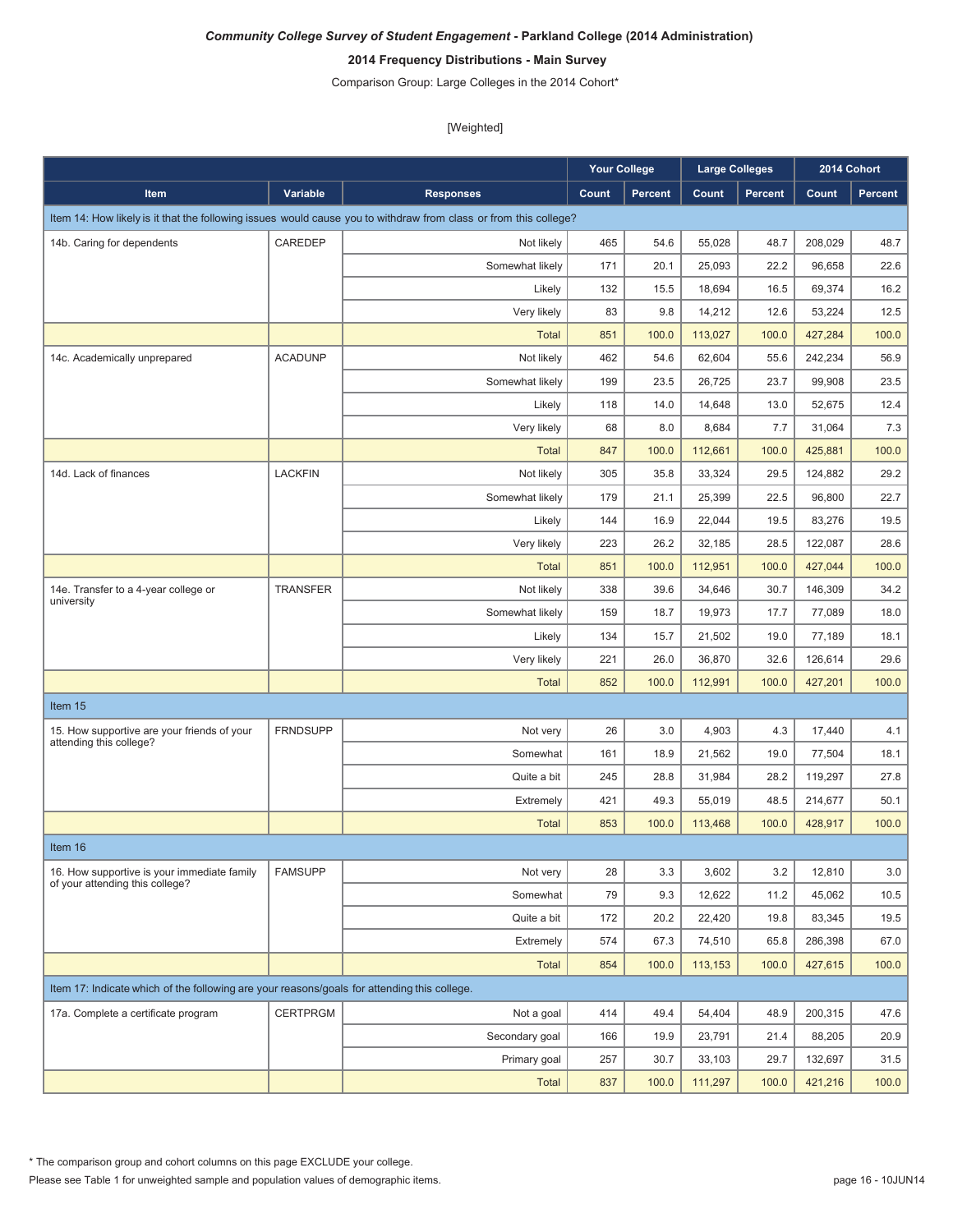# **2014 Frequency Distributions - Main Survey**

Comparison Group: Large Colleges in the 2014 Cohort\*

|                                                                                                   |                 |                  | <b>Your College</b> |                | <b>Large Colleges</b> |         |         | 2014 Cohort    |
|---------------------------------------------------------------------------------------------------|-----------------|------------------|---------------------|----------------|-----------------------|---------|---------|----------------|
| Item                                                                                              | Variable        | <b>Responses</b> | Count               | <b>Percent</b> | Count                 | Percent | Count   | <b>Percent</b> |
| Item 17: Indicate which of the following are your reasons/goals for attending this college.       |                 |                  |                     |                |                       |         |         |                |
| 17b. Obtain an associate degree                                                                   | ASSOCDEG        | Not a goal       | 163                 | 19.4           | 19,418                | 17.3    | 69,609  | 16.4           |
|                                                                                                   |                 | Secondary goal   | 197                 | 23.3           | 24,762                | 22.1    | 88,053  | 20.8           |
|                                                                                                   |                 | Primary goal     | 484                 | 57.3           | 67,984                | 60.6    | 266,482 | 62.8           |
|                                                                                                   |                 | <b>Total</b>     | 845                 | 100.0          | 112,164               | 100.0   | 424,144 | 100.0          |
| 17c. Transfer to a 4-year college or<br>university                                                | TR4YR           | Not a goal       | 245                 | 28.9           | 23,420                | 20.9    | 108,657 | 25.7           |
|                                                                                                   |                 | Secondary goal   | 151                 | 17.8           | 24,055                | 21.4    | 95,841  | 22.6           |
|                                                                                                   |                 | Primary goal     | 452                 | 53.3           | 64,686                | 57.7    | 219,049 | 51.7           |
|                                                                                                   |                 | <b>Total</b>     | 848                 | 100.0          | 112,161               | 100.0   | 423,547 | 100.0          |
| 17d. Obtain or update job-related skills                                                          | <b>OBUPSKIL</b> | Not a goal       | 207                 | 24.6           | 31,010                | 27.9    | 110,515 | 26.3           |
|                                                                                                   |                 | Secondary goal   | 252                 | 30.0           | 31,886                | 28.7    | 117,261 | 27.9           |
|                                                                                                   |                 | Primary goal     | 382                 | 45.4           | 48,251                | 43.4    | 192,536 | 45.8           |
|                                                                                                   |                 | <b>Total</b>     | 841                 | 100.0          | 111,146               | 100.0   | 420,312 | 100.0          |
| 17e. Self-improvement/personal enjoyment                                                          | <b>SLFIMP</b>   | Not a goal       | 233                 | 27.9           | 28,415                | 25.5    | 104,016 | 24.6           |
|                                                                                                   |                 | Secondary goal   | 285                 | 34.1           | 38,348                | 34.4    | 143,293 | 34.0           |
|                                                                                                   |                 | Primary goal     | 318                 | 38.0           | 44,866                | 40.2    | 174,691 | 41.4           |
|                                                                                                   |                 | <b>Total</b>     | 836                 | 100.0          | 111,629               | 100.0   | 422,000 | 100.0          |
| 17f. Change careers                                                                               | <b>CARCHNG</b>  | Not a goal       | 534                 | 63.6           | 63,264                | 56.7    | 234,425 | 55.6           |
|                                                                                                   |                 | Secondary goal   | 129                 | 15.4           | 18,290                | 16.4    | 68,659  | 16.3           |
|                                                                                                   |                 | Primary goal     | 177                 | 21.0           | 29,971                | 26.9    | 118,677 | 28.1           |
|                                                                                                   |                 | <b>Total</b>     | 841                 | 100.0          | 111,525               | 100.0   | 421,761 | 100.0          |
| Item 18: Indicate which of the following are sources you use to pay your tuition at this college. |                 |                  |                     |                |                       |         |         |                |
| 18a. My own income/savings                                                                        | <b>OWNINC</b>   | Not a source     | 332                 | 39.1           | 37,180                | 33.2    | 149,441 | 35.3           |
|                                                                                                   |                 | Minor source     | 260                 | 30.6           | 34,455                | 30.7    | 133,099 | 31.4           |
|                                                                                                   |                 | Major source     | 257                 | 30.3           | 40,453                | 36.1    | 140,834 | 33.3           |
|                                                                                                   |                 | <b>Total</b>     | 849                 | 100.0          | 112,088               | 100.0   | 423,373 | 100.0          |
| 18b. Parent or spouse/significant other's                                                         | <b>PARSPINC</b> | Not a source     | 388                 | 46.1           | 58,602                | 52.5    | 231,280 | 54.8           |
| income/savings                                                                                    |                 | Minor source     | 134                 | 15.9           | 20,827                | 18.7    | 79.191  | 18.8           |
|                                                                                                   |                 | Major source     | 320                 | 38.0           | 32,219                | 28.9    | 111,329 | 26.4           |
|                                                                                                   |                 | <b>Total</b>     | 843                 | 100.0          | 111,648               | 100.0   | 421,800 | 100.0          |
| 18c. Employer contributions                                                                       | <b>EMPLOYER</b> | Not a source     | 745                 | 88.5           | 96,587                | 87.2    | 364,393 | 87.1           |
|                                                                                                   |                 | Minor source     | 68                  | 8.0            | 8,065                 | 7.3     | 30,781  | 7.4            |
|                                                                                                   |                 | Major source     | 30                  | 3.5            | 6,056                 | 5.5     | 23,145  | 5.5            |
|                                                                                                   |                 | Total            | 842                 | 100.0          | 110,709               | 100.0   | 418,319 | 100.0          |
| 18d. Grants & scholarships                                                                        | <b>GRANTS</b>   | Not a source     | 416                 | 49.3           | 54,181                | 48.5    | 181,622 | 43.0           |
|                                                                                                   |                 | Minor source     | 122                 | 14.4           | 14,078                | 12.6    | 56,775  | 13.4           |
|                                                                                                   |                 | Major source     | 306                 | 36.2           | 43,515                | 38.9    | 184,302 | 43.6           |
|                                                                                                   |                 | Total            | 843                 | 100.0          | 111,775               | 100.0   | 422,699 | 100.0          |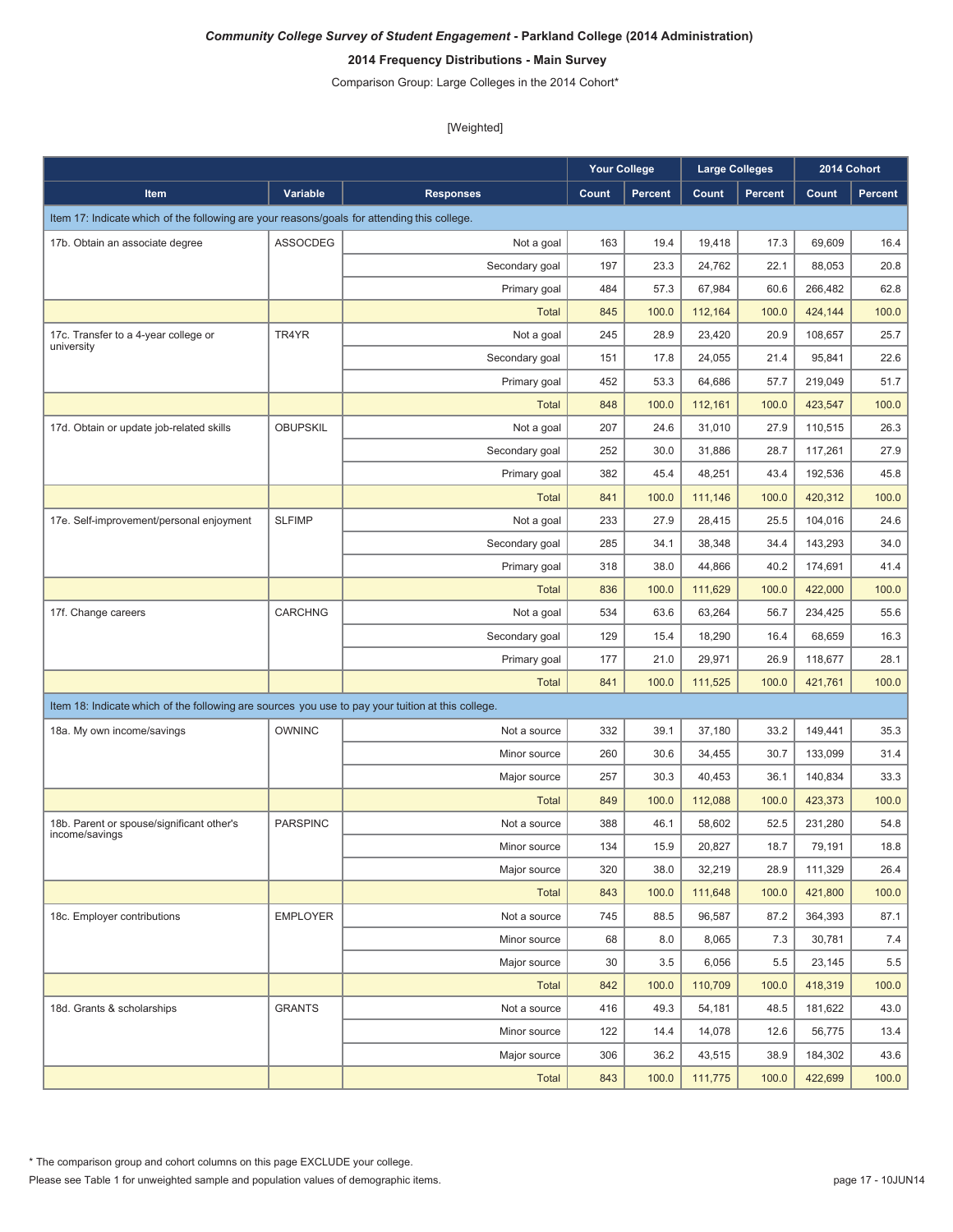# **2014 Frequency Distributions - Main Survey**

Comparison Group: Large Colleges in the 2014 Cohort\*

|                                                                                                   |                 |                                                                                                                                 | <b>Your College</b> |                | <b>Large Colleges</b> |                | 2014 Cohort |         |
|---------------------------------------------------------------------------------------------------|-----------------|---------------------------------------------------------------------------------------------------------------------------------|---------------------|----------------|-----------------------|----------------|-------------|---------|
| <b>Item</b>                                                                                       | Variable        | <b>Responses</b>                                                                                                                | Count               | <b>Percent</b> | Count                 | <b>Percent</b> | Count       | Percent |
| Item 18: Indicate which of the following are sources you use to pay your tuition at this college. |                 |                                                                                                                                 |                     |                |                       |                |             |         |
| 18e. Student loans (bank, etc.)                                                                   | <b>STULOANS</b> | Not a source                                                                                                                    | 521                 | 61.7           | 77,042                | 69.1           | 271,210     | 64.3    |
|                                                                                                   |                 | Minor source                                                                                                                    | 109                 | 12.9           | 9,961                 | 8.9            | 40,172      | 9.5     |
|                                                                                                   |                 | Major source                                                                                                                    | 215                 | 25.4           | 24,451                | 21.9           | 110,263     | 26.2    |
|                                                                                                   |                 | <b>Total</b>                                                                                                                    | 845                 | 100.0          | 111,454               | 100.0          | 421,644     | 100.0   |
| 18f. Public assistance                                                                            | <b>PUBASSIT</b> | Not a source                                                                                                                    | 703                 | 83.7           | 95,667                | 86.0           | 359,338     | 85.5    |
|                                                                                                   |                 | Minor source                                                                                                                    | 59                  | 7.0            | 6,451                 | 5.8            | 25,719      | 6.1     |
|                                                                                                   |                 | Major source                                                                                                                    | 78                  | 9.3            | 9,118                 | 8.2            | 35,378      | 8.4     |
|                                                                                                   |                 | <b>Total</b>                                                                                                                    | 840                 | 100.0          | 111,236               | 100.0          | 420,436     | 100.0   |
|                                                                                                   |                 | Item 19: Since high school, which of the following types of schools have you attended other than the one you are now attending? |                     |                |                       |                |             |         |
| 19. Proprietary (private) school or training                                                      | <b>PROPSCH</b>  | No response                                                                                                                     | 816                 | 93.5           | 107,662               | 92.8           | 407,908     | 93.2    |
| program                                                                                           |                 | Response                                                                                                                        | 57                  | 6.5            | 8,401                 | 7.2            | 29,975      | 6.8     |
|                                                                                                   |                 | <b>Total</b>                                                                                                                    | 873                 | 100.0          | 116,063               | 100.0          | 437,883     | 100.0   |
| 19. Public vocational-technical school                                                            | <b>VOCTECH</b>  | No response                                                                                                                     | 834                 | 95.5           | 106,341               | 91.6           | 399,556     | 91.2    |
|                                                                                                   |                 | Response                                                                                                                        | 39                  | 4.5            | 9.722                 | 8.4            | 38,327      | 8.8     |
|                                                                                                   |                 | <b>Total</b>                                                                                                                    | 873                 | 100.0          | 116,063               | 100.0          | 437,883     | 100.0   |
| 19. Another community or technical college                                                        | COMMCOLL        | No response                                                                                                                     | 738                 | 84.6           | 92,167                | 79.4           | 348,231     | 79.5    |
|                                                                                                   |                 | Response                                                                                                                        | 135                 | 15.4           | 23,896                | 20.6           | 89,652      | 20.5    |
|                                                                                                   |                 | <b>Total</b>                                                                                                                    | 873                 | 100.0          | 116,063               | 100.0          | 437,883     | 100.0   |
| 19. 4-year college or university                                                                  | <b>FOURYEAR</b> | No response                                                                                                                     | 688                 | 78.8           | 91,758                | 79.1           | 349,316     | 79.8    |
|                                                                                                   |                 | Response                                                                                                                        | 185                 | 21.2           | 24,305                | 20.9           | 88,567      | 20.2    |
|                                                                                                   |                 | <b>Total</b>                                                                                                                    | 873                 | 100.0          | 116,063               | 100.0          | 437,883     | 100.0   |
| 19. None                                                                                          | <b>NONESC</b>   | No response                                                                                                                     | 365                 | 41.9           | 55,939                | 48.2           | 207,498     | 47.4    |
|                                                                                                   |                 | Response                                                                                                                        | 508                 | 58.1           | 60.124                | 51.8           | 230.385     | 52.6    |
|                                                                                                   |                 | <b>Total</b>                                                                                                                    | 873                 | 100.0          | 116.063               | 100.0          | 437.883     | 100.0   |
| Item 20                                                                                           |                 |                                                                                                                                 |                     |                |                       |                |             |         |
| 20. When do you plan to take classes at this<br>college again?                                    | <b>TAKAGAIN</b> | I will accomplish my goal(s) during this term<br>and will not be returning                                                      | 131                 | 15.4           | 14,993                | 13.2           | 57,661      | 13.5    |
|                                                                                                   |                 | I have no current plan to return                                                                                                | 58                  | 6.9            | 5,448                 | 4.8            | 22,164      | 5.2     |
|                                                                                                   |                 | Within the next 12 months                                                                                                       | 536                 | 63.1           | 74,732                | 66.0           | 278,269     | 65.0    |
|                                                                                                   |                 | Uncertain                                                                                                                       | 125                 | 14.7           | 18,031                | 15.9           | 69,799      | 16.3    |
|                                                                                                   |                 | Total                                                                                                                           | 850                 | 100.0          | 113,203               | 100.0          | 427.893     | 100.0   |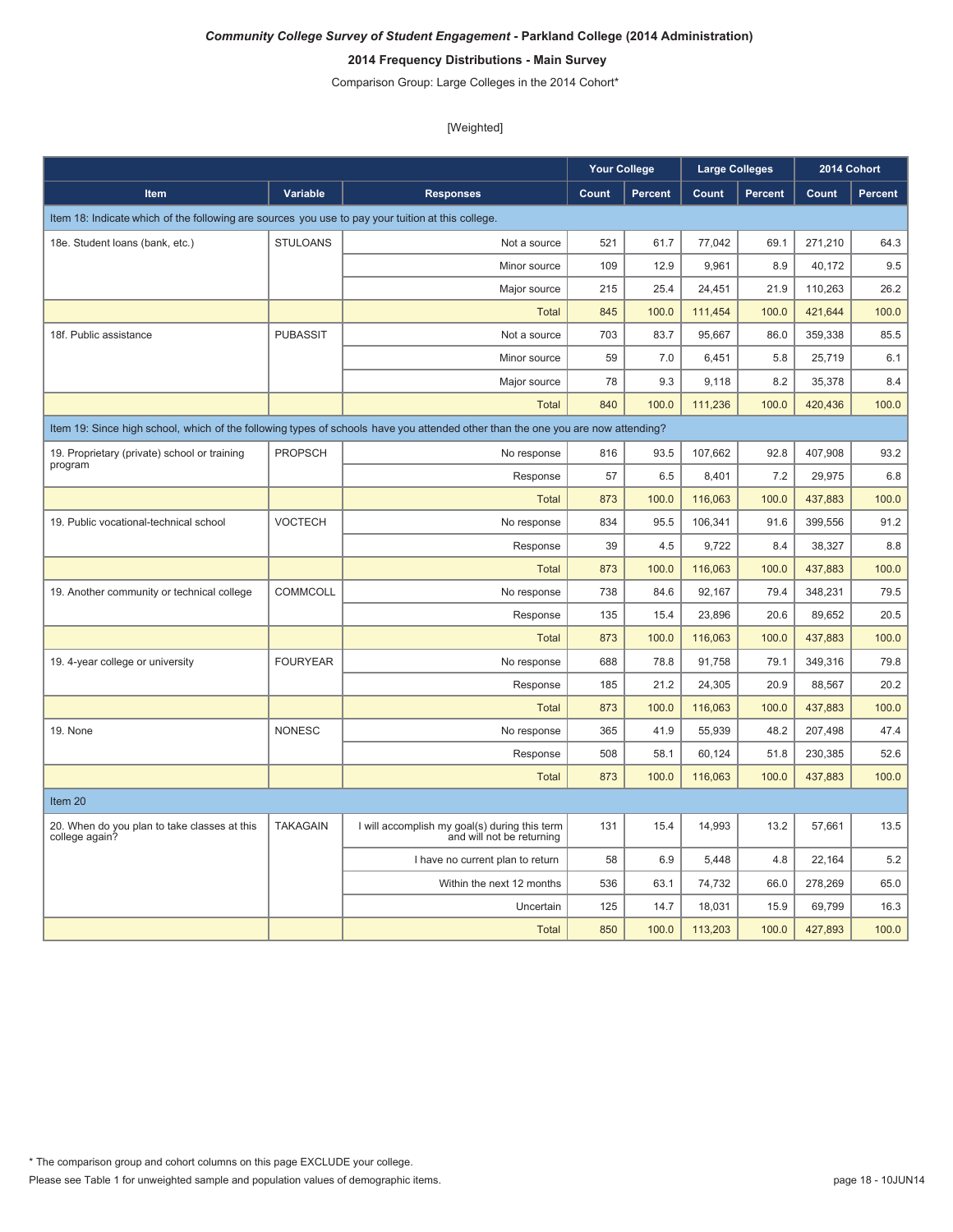# **2014 Frequency Distributions - Main Survey**

Comparison Group: Large Colleges in the 2014 Cohort\*

|                                                                                      |                 |                                    | <b>Your College</b> |         | <b>Large Colleges</b> |         |         | 2014 Cohort |
|--------------------------------------------------------------------------------------|-----------------|------------------------------------|---------------------|---------|-----------------------|---------|---------|-------------|
| Item                                                                                 | Variable        | <b>Responses</b>                   | Count               | Percent | Count                 | Percent | Count   | Percent     |
| Item 21                                                                              |                 |                                    |                     |         |                       |         |         |             |
| 21. At this college, in what range is your                                           | <b>GPA</b>      | Pass/fail classes only             | 8                   | 0.9     | 796                   | 0.7     | 2,912   | 0.7         |
| overall college grade average?                                                       |                 | Do not have a GPA at this school   | 22                  | 2.6     | 2,397                 | 2.1     | 8,658   | 2.0         |
|                                                                                      |                 | C- or lower                        | 23                  | 2.7     | 2,958                 | 2.6     | 10,601  | 2.5         |
|                                                                                      |                 | C                                  | 44                  | 5.2     | 8,419                 | 7.5     | 30,454  | 7.1         |
|                                                                                      |                 | $B - to C +$                       | 136                 | 16.1    | 22,371                | 19.8    | 82,613  | 19.4        |
|                                                                                      |                 | B                                  | 201                 | 23.8    | 26,255                | 23.3    | 97,537  | 22.9        |
|                                                                                      |                 | $A - to B +$                       | 265                 | 31.4    | 32.483                | 28.8    | 127.274 | 29.9        |
|                                                                                      |                 | Α                                  | 145                 | 17.2    | 17,114                | 15.2    | 66,238  | 15.5        |
|                                                                                      |                 | <b>Total</b>                       | 845                 | 100.0   | 112,792               | 100.0   | 426,288 | 100.0       |
| Item 22                                                                              |                 |                                    |                     |         |                       |         |         |             |
| 22. When do you most frequently take                                                 | <b>TIMCLASS</b> | Day classes (morning or afternoon) | 682                 | 80.9    | 84,439                | 75.4    | 324,585 | 76.6        |
| classes at this college?                                                             |                 | Evening classes                    | 161                 | 19.1    | 26,793                | 23.9    | 96,640  | 22.8        |
|                                                                                      |                 | Weekend classes                    | $\mathsf 0$         | N/A     | 752                   | 0.7     | 2,306   | 0.5         |
|                                                                                      |                 | <b>Total</b>                       | 843                 | 100.0   | 111,984               | 100.0   | 423,531 | 100.0       |
| Item 23                                                                              |                 |                                    |                     |         |                       |         |         |             |
| 23. How many total credit hours have you<br>earned at this college, not counting the | <b>TOTCHRS</b>  | None                               | 100                 | 11.7    | 12,352                | 11.0    | 45,917  | 10.8        |
| courses you are currently taking this term?                                          |                 | 1-14 credits                       | 274                 | 32.2    | 36,957                | 32.9    | 135,462 | 31.8        |
|                                                                                      |                 | 15-29 credits                      | 189                 | 22.2    | 23,900                | 21.3    | 93,836  | 22.0        |
|                                                                                      |                 | 30-44 credits                      | 102                 | 12.0    | 16,048                | 14.3    | 60,793  | 14.3        |
|                                                                                      |                 | 45-60 credits                      | 104                 | 12.2    | 12,741                | 11.3    | 48,729  | 11.4        |
|                                                                                      |                 | Over 60 credits                    | 84                  | 9.8     | 10,390                | 9.2     | 41,074  | 9.6         |
|                                                                                      |                 | <b>Total</b>                       | 853                 | 100.0   | 112,387               | 100.0   | 425,810 | 100.0       |
| Item 24: At what other types of institutions are you taking classes this term?       |                 |                                    |                     |         |                       |         |         |             |
| 24. None                                                                             | <b>OTCLSNON</b> | No response                        | 139                 | 16.0    | 15.306                | 13.2    | 55.903  | 12.8        |
|                                                                                      |                 | Response                           | 734                 | 84.0    | 100,757               | 86.8    | 381,980 | 87.2        |
|                                                                                      |                 | <b>Total</b>                       | 873                 | 100.0   | 116,063               | 100.0   | 437,883 | 100.0       |
| 24. High school                                                                      | <b>OTCLSHS</b>  | No response                        | 853                 | 97.7    | 113,521               | 97.8    | 427,209 | 97.6        |
|                                                                                      |                 | Response                           | 20                  | 2.3     | 2,542                 | 2.2     | 10,674  | 2.4         |
|                                                                                      |                 | <b>Total</b>                       | 873                 | 100.0   | 116,063               | 100.0   | 437,883 | 100.0       |
| 24. Vocational/technical school                                                      | <b>OTCLSVT</b>  | No response                        | 870                 | 99.6    | 115,026               | 99.1    | 433,343 | 99.0        |
|                                                                                      |                 | Response                           | 3                   | 0.4     | 1,037                 | 0.9     | 4,540   | 1.0         |
|                                                                                      |                 | <b>Total</b>                       | 873                 | 100.0   | 116,063               | 100.0   | 437,883 | 100.0       |
| 24. Another community or technical college                                           | <b>OTCLSCC</b>  | No response                        | 857                 | 98.2    | 112,443               | 96.9    | 426,342 | 97.4        |
|                                                                                      |                 | Response                           | 16                  | 1.8     | 3,620                 | 3.1     | 11,541  | 2.6         |
|                                                                                      |                 | <b>Total</b>                       | 873                 | 100.0   | 116,063               | 100.0   | 437,883 | 100.0       |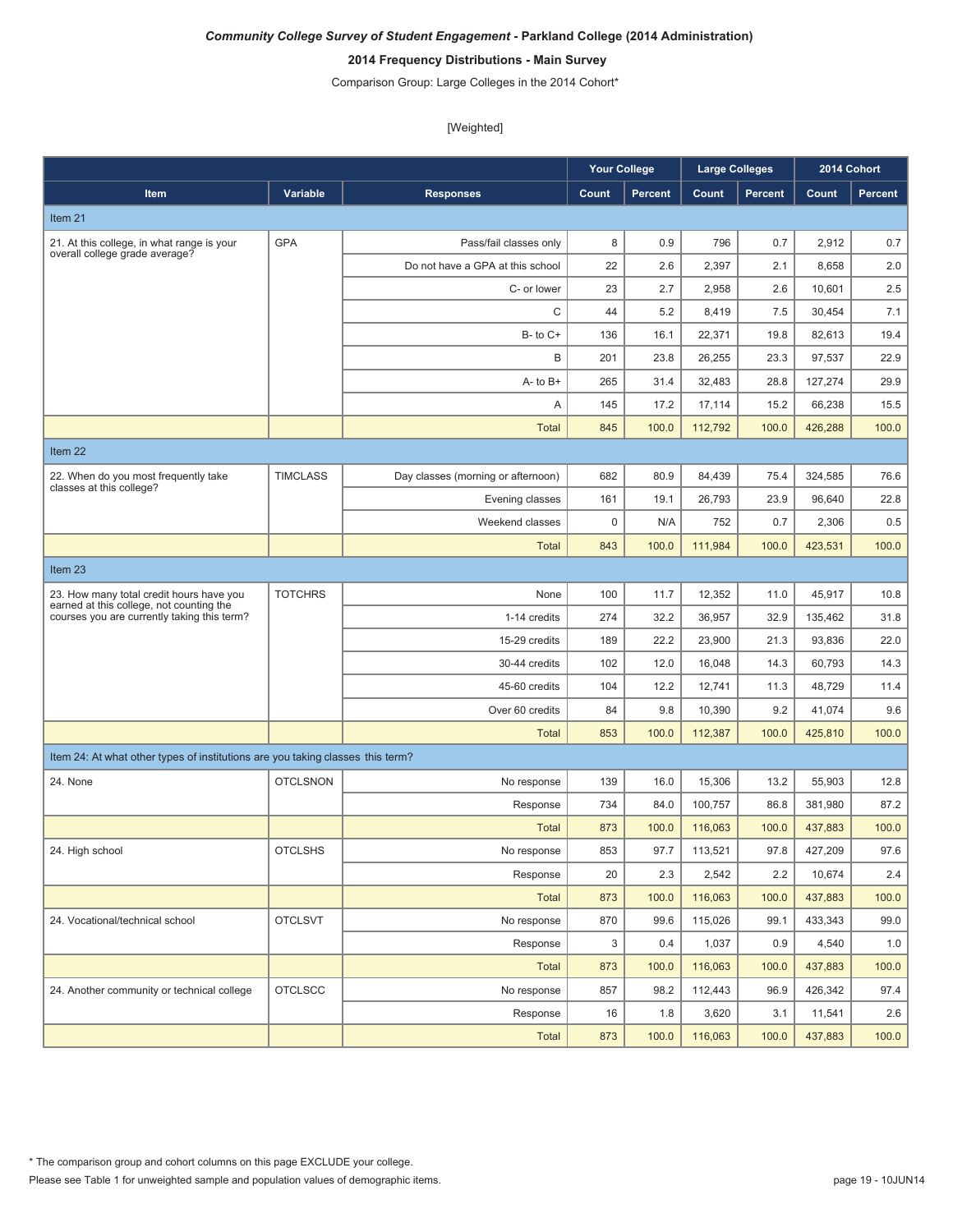# **2014 Frequency Distributions - Main Survey**

Comparison Group: Large Colleges in the 2014 Cohort\*

|                                                                                   |                 |                   | <b>Your College</b> |                | Large Colleges |                |         | 2014 Cohort |
|-----------------------------------------------------------------------------------|-----------------|-------------------|---------------------|----------------|----------------|----------------|---------|-------------|
| Item                                                                              | Variable        | <b>Responses</b>  | Count               | <b>Percent</b> | Count          | <b>Percent</b> | Count   | Percent     |
| Item 24: At what other types of institutions are you taking classes this term?    |                 |                   |                     |                |                |                |         |             |
| 24. 4-year college/university                                                     | OTCLS4Y         | No response       | 806                 | 92.3           | 112,201        | 96.7           | 423,863 | 96.8        |
|                                                                                   |                 | Response          | 67                  | 7.7            | 3,862          | 3.3            | 14,020  | 3.2         |
|                                                                                   |                 | <b>Total</b>      | 873                 | 100.0          | 116,063        | 100.0          | 437,883 | 100.0       |
| 24. Other                                                                         | <b>OTCLASS</b>  | No response       | 838                 | 96.0           | 112,511        | 96.9           | 424,586 | 97.0        |
|                                                                                   |                 | Response          | 35                  | 4.0            | 3,552          | 3.1            | 13,297  | 3.0         |
|                                                                                   |                 | <b>Total</b>      | 873                 | 100.0          | 116.063        | 100.0          | 437.883 | 100.0       |
| Item 25                                                                           |                 |                   |                     |                |                |                |         |             |
| 25. How many classes are you presently<br>taking at other institutions?           | <b>OTHINST</b>  | None              | 686                 | 80.4           | 95,044         | 83.7           | 360,920 | 84.1        |
|                                                                                   |                 | 1 class           | 43                  | 5.1            | 4,258          | 3.8            | 15,000  | 3.5         |
|                                                                                   |                 | 2 classes         | 32                  | 3.8            | 5,067          | 4.5            | 17,947  | 4.2         |
|                                                                                   |                 | 3 classes         | 38                  | 4.4            | 4,084          | 3.6            | 14,813  | 3.5         |
|                                                                                   |                 | 4 classes or more | 54                  | 6.3            | 5,045          | 4.4            | 20,420  | 4.8         |
|                                                                                   |                 | <b>Total</b>      | 852                 | 100.0          | 113,498        | 100.0          | 429,100 | 100.0       |
| Item 26                                                                           |                 |                   |                     |                |                |                |         |             |
| 26. Would you recommend this college to a<br>friend or family member?             | <b>RECOMMEN</b> | Yes               | 800                 | 93.7           | 106,148        | 93.8           | 400,071 | 93.5        |
|                                                                                   |                 | No                | 54                  | 6.3            | 7,072          | 6.2            | 28,026  | 6.5         |
|                                                                                   |                 | <b>Total</b>      | 854                 | 100.0          | 113,220        | 100.0          | 428,097 | 100.0       |
| Item 27                                                                           |                 |                   |                     |                |                |                |         |             |
| 27. How would you evaluate your entire<br>educational experience at this college? | <b>ENTIREXP</b> | Poor              | 13                  | 1.6            | 1,785          | 1.6            | 7,005   | 1.6         |
|                                                                                   |                 | Fair              | 108                 | 12.7           | 16,729         | 14.7           | 60,162  | 14.0        |
|                                                                                   |                 | Good              | 442                 | 51.8           | 61,591         | 54.2           | 229,201 | 53.4        |
|                                                                                   |                 | Excellent         | 289                 | 33.9           | 33,430         | 29.4           | 132,782 | 30.9        |
|                                                                                   |                 | <b>Total</b>      | 852                 | 100.0          | 113,536        | 100.0          | 429,151 | 100.0       |
| Item 28                                                                           |                 |                   |                     |                |                |                |         |             |
| 28. Do you have children who live with you?                                       | <b>HAVKID</b>   | Yes               | 175                 | 20.6           | 30,779         | 27.2           | 125,165 | 29.2        |
|                                                                                   |                 | No                | 676                 | 79.4           | 82,499         | 72.8           | 303,127 | 70.8        |
|                                                                                   |                 | Total             | 851                 | 100.0          | 113,277        | 100.0          | 428,292 | 100.0       |
| Item 31                                                                           |                 |                   |                     |                |                |                |         |             |
| 31. Are you married?                                                              | <b>MARRY</b>    | Yes               | 111                 | 13.0           | 19,907         | 17.6           | 81,424  | 19.0        |
|                                                                                   |                 | No                | 742                 | 87.0           | 93,513         | 82.4           | 347,305 | 81.0        |
|                                                                                   |                 | <b>Total</b>      | 853                 | 100.0          | 113,420        | 100.0          | 428,729 | 100.0       |
| Item 32                                                                           |                 |                   |                     |                |                |                |         |             |
| 32. Is English your native (first) language?                                      | <b>ENGFIRST</b> | Yes               | 733                 | 85.8           | 92,233         | 81.3           | 365,446 | 85.2        |
|                                                                                   |                 | No                | 121                 | 14.2           | 21,245         | 18.7           | 63,525  | 14.8        |
|                                                                                   |                 | Total             | 853                 | 100.0          | 113,477        | 100.0          | 428,971 | 100.0       |